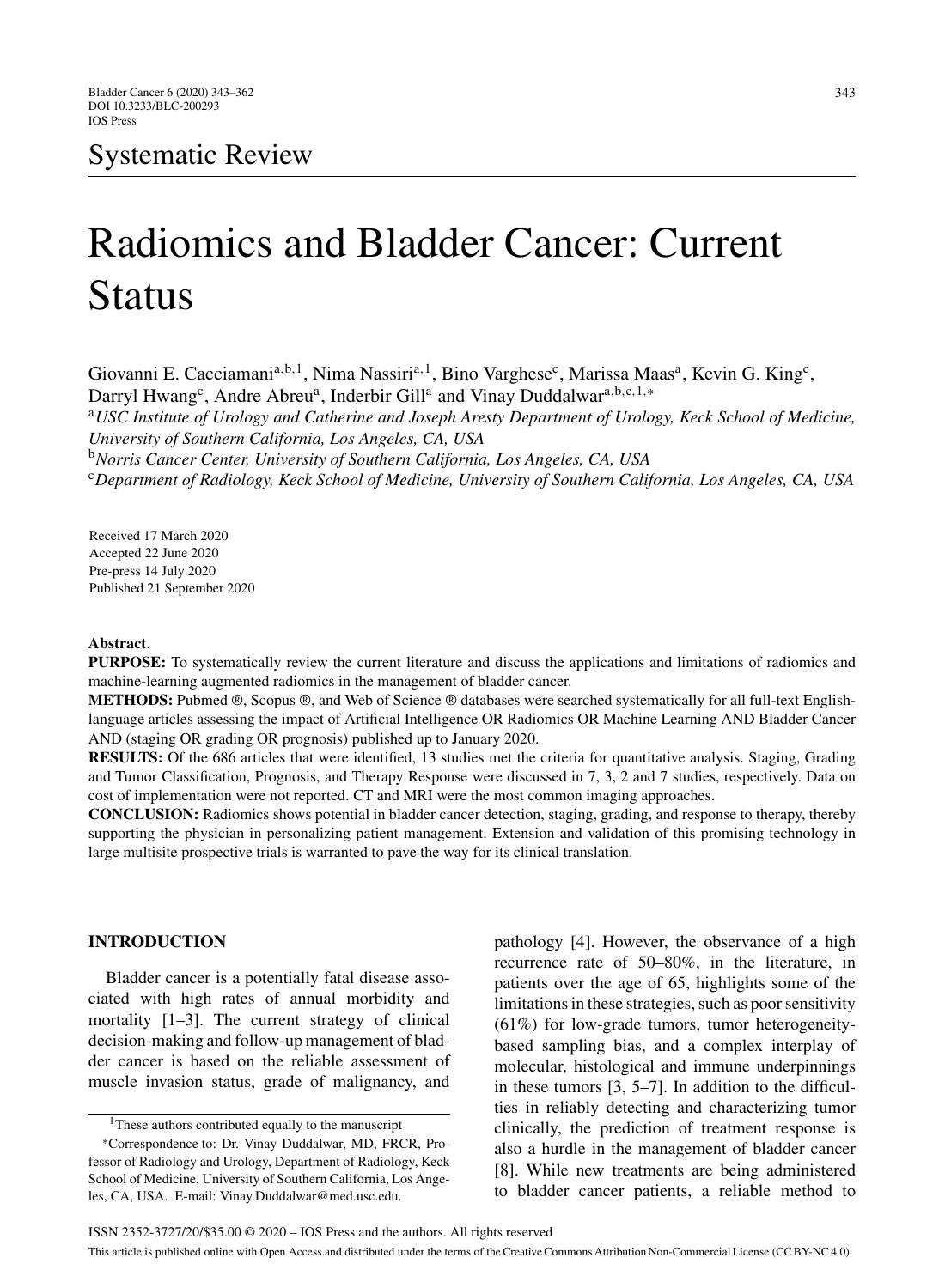predict the patient specific post-treatment response and thereby, decide between treatments is lacking. This conundrum creates a scenario where some patients receive ineffective therapies, with some treatments causing adverse reactions without an option to adjust treatment during the early stages of the disease.

Radiomics is an emerging field of quantitative imaging with a variety of applications in clinical practice and research, particularly oncology. For oncologic applications, the technique potentially provides a comprehensive noninvasive characterization of the whole tumor, using a panel of quantifiable tumor metrics called the radiomics signature, extracted from multimodality medical images including computed tomography (CT), positron emission tomography (PET), magnetic resonance imaging (MRI), and ultrasonography (US) [9–11]. While promising, radiomics is still novel to many radiologists and clinicians, and its clinical application is hampered by the limited availability of efficient and standardized systems of feature extraction and data sharing [12–16]. Currently, the majority of the radiomics studies are retrospective, single institution studies with a relatively small sample size and thus statistically weak with poor generalization across different institutions. Larger studies conducted across multiple institutions are needed to validate these preliminary results [12].

Machine learning (ML) methods are designed to process large amounts of high-dimensional data, without a guiding (biomedical) hypothesis, to directly discover potentially actionable knowledge. Consequently, ML methods are increasingly being incorporated into radiomics studies, particularly for augmenting classification. While ML-augmented radiomics studies have demonstrated their utility for various purposes such as diagnosis, prognosis, and treatment response, the exploration has been limited and lacks rigor [17, 18]. For example, current ML-augmented radiomic approaches include the utilization of only a small number of classification methods, often of the same type (e.g. Support Vector Machine, Random Forest), the performance evaluation using the AUC score only, and the assessment of all possible combinations of radiomics and classification methods to identify the best possible classifier is non-systematic [19]. In this paper, we scope the current literature to systematically review promising applications and limitations of radiomics and MLaugmented radiomics in the management of bladder cancer.

## **EVIDENCE ACQUISITION**

#### *Search strategy*

For the present systematic review, Pubmed ®, Scopus ®, and Web of Science ® databases were searched systematically for all full-text English-language articles assessing the impact of Artificial Intelligence OR Radiomics AND Bladder Cancer AND (staging OR grading OR prognosis) and published up to January 2020. References were manually reviewed to identify supplementary studies of interest. To ensure a transparent and thorough reporting of our findings, we followed the Preferred Reporting Items for Systematic Review and Meta-Analyses (PRISMA) statement.

## *Selection of eligible studies and data extraction*

Two investigators (G.E.C and N.N.) independently screened all articles to identify studies that meet the inclusion criteria (Fig. 1). Any disagreements about eligibility were resolved by discussion between the two investigators until a consensus was reached. When an Institution published multiple papers with entirely overlapping surgical periods, only the latest published paper was considered. However, studies from the same institution with entirely or partially overlapping surgical periods but evaluating different study populations were included in the analysis.

All data retrieved from the systematically reviewed studies were recorded in an electronic database and the following outcomes were recorded: Number of Cases, Image Acquisition, Image Segmentation, Feature Extraction, Validation, and Outcomes of Interest (Staging, Grading, Tumor Classification, Prognosis and Therapy Response).

# **EVIDENCE SYNTHESIS**

Of the 686 articles that were identified, 13 met the criteria for quantitative analysis (Fig. 1). Table 1 provides key details of these shortlisted studies, including year of publication, study design, number of patients evaluated, and imaging details. Data on cost were not reported. CT and MRI were the most common imaging approaches reported.

## *Radiomics workflow*

A typical radiomics workflow comprises 4 stages: image acquisition, image segmentation, feature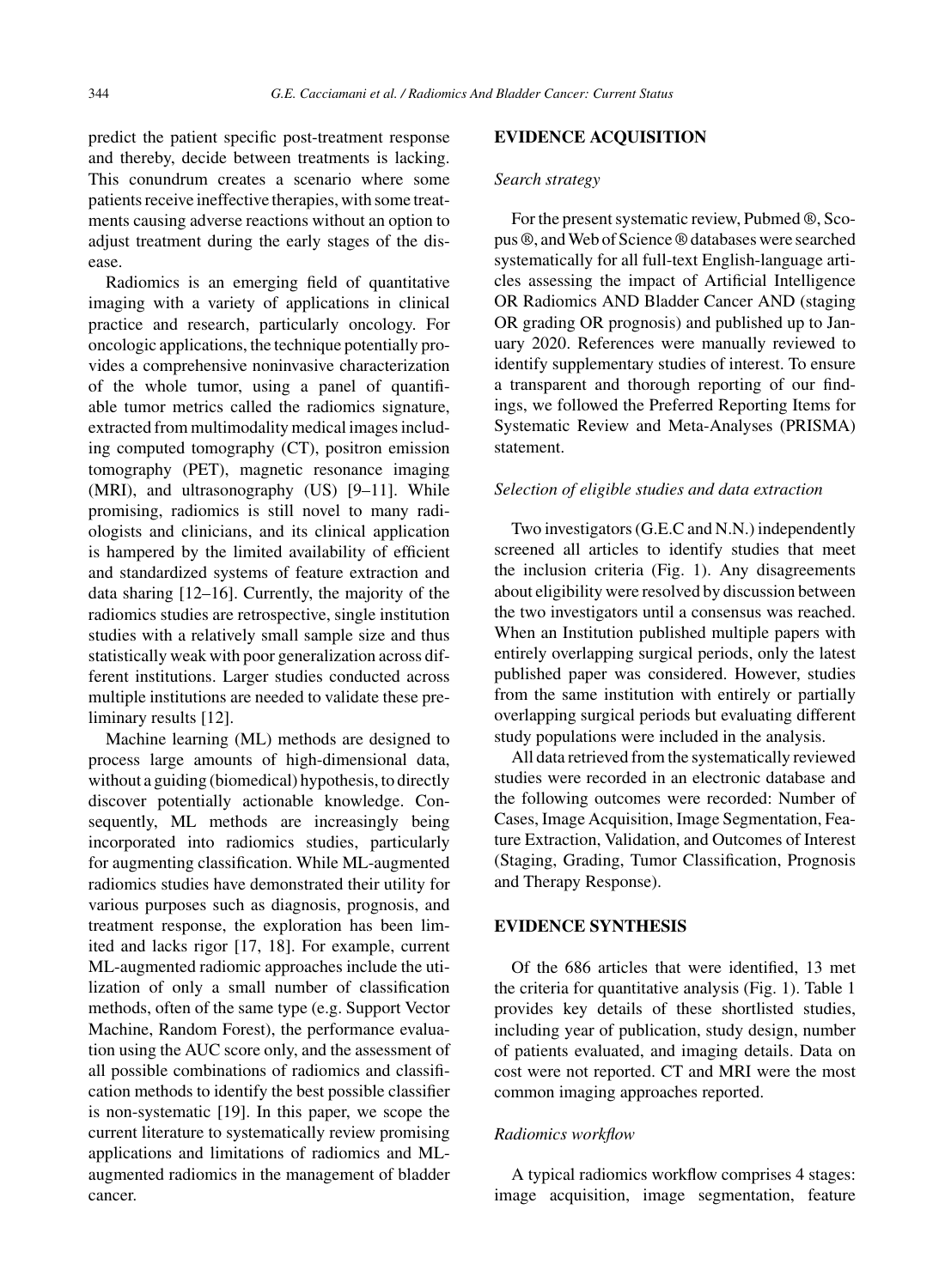



extraction, and statistical analysis (Fig. 2, Table 1) [11]. Additional modules such as image registration, data formatting, de-noising etc. are used, however, they are modality- and application-specific. The reliable execution of each stage is critical to the success of the radiomics analysis, as each of these stages can be implemented distinctively across different studies (Table 1). Prior to undertaking any radiomics study, it is important to consider the quality and distribution of the data. Several guidelines have been reported in many studies [20–22] to successfully design radiomic studies to overcome these pitfalls e.g. the radiomics quality score [23] and the TRIPOD (Transparent Reporting of a Multivariable Prediction Model for Individual Prognosis or Diagnosis) guidelines [24].

Multiple studies have shown that radiomic feature values are sensitive to the acquisition and reconstruction parameters, thus hindering the pooling of data and comparing the results acquired using different scanners or protocols [13]. Physical phantoms have been used in quantitative imaging to explore and quantify sources of bias and variance for e.g. initiatives by the Radiological Society of North America (RSNA) Quantitative Imaging Biomarker Alliance (QIBA) [25], the Credence Cartridge Radiomics phantom [16] etc. In some cases, virtual phantoms, or digital reference objects (DROs) have also been useful for evaluation of software packages that are used to derive quantitative imaging biomarkers. By providing a dataset and a set of metric evaluation that can be accessed by all, radiomics can be rigorously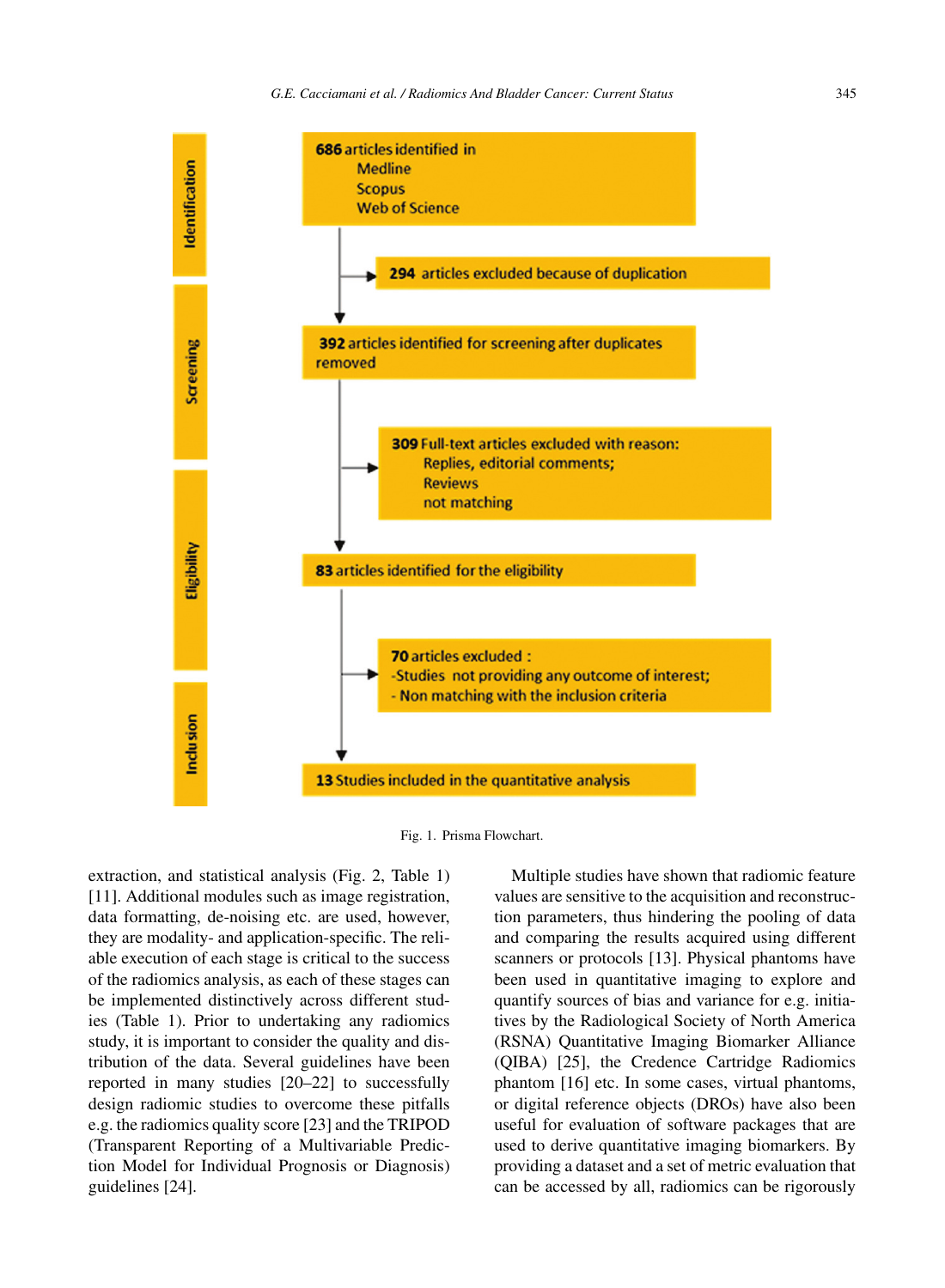| Author    | Year | Type of Study | Cases          | Image Acquisition                                | Image Segmentation                                                                                                                                                                                                                                                                                | Feature Extraction                                                                                                                                                                                                                                                                                                                                                                                                                                                                                                     | Validation                                                                                                                                                                                                                                                                                        | Prediction Target                    |
|-----------|------|---------------|----------------|--------------------------------------------------|---------------------------------------------------------------------------------------------------------------------------------------------------------------------------------------------------------------------------------------------------------------------------------------------------|------------------------------------------------------------------------------------------------------------------------------------------------------------------------------------------------------------------------------------------------------------------------------------------------------------------------------------------------------------------------------------------------------------------------------------------------------------------------------------------------------------------------|---------------------------------------------------------------------------------------------------------------------------------------------------------------------------------------------------------------------------------------------------------------------------------------------------|--------------------------------------|
| X.Xu [41] | 2019 | Retrospective | $\overline{7}$ | DW, ADC, and<br>T2W,<br><b>MRI</b> (3T) -<br>DCE | An axial image slice from MRI<br>generated from DW images.<br>mapped a polygonal ROI to<br>largest tumor area and then<br>non-turnor and they agreed<br>upon any discrepancies.<br>was selected based on<br>ADC maps were then<br>radiologists manually<br>separate tumor from<br>two independent | Features included 8 histogram, 39 CM,<br>GLSZM. They were extracted using<br>33 RLM, 5 NGTDM, and 15<br>an online tool.                                                                                                                                                                                                                                                                                                                                                                                                | data was collected. Validation cohort<br>LIBSVM package with RBF on the<br>second option. It was used with the<br>validation cohort and performance<br>cohort. LASSO was also used as a<br>predictive model from the training<br>SVM-RFE was used to create a<br>$n = 21$ .                       | Two year recurrence risk             |
| Wang [42] | 2019 | Retrospective | 100            | MRI (3T) - T2WI,<br><b>I ADC</b><br>DWI, and     | by slice. Discrepancies were<br>manually selected ROI slice<br>Two independent radiologists<br>discussed.                                                                                                                                                                                         | features, 220 gray-level cooccurrence<br>50 neighborhood gray tone difference<br>size zone matrix (GLSZM) features,<br>neighboring gray-level dependence<br>(GLRLM) features, 160 gray-level<br>Features included: 14 shape-based<br>All features were calculated for each<br>matrix (GLDM) features, and 180<br>tumor volume using Pyradiomics.<br>slice and averaged within the 3D<br>matrix (NGTDM) features, 140<br>matrix (GLCM) features, 160<br>gray-level run length matrix<br>first-order statistics features | were tested with multivariate logistic<br>values were tested. 2-Sample t test<br>Each feature subset was trained on a<br>and LASSO selected features that<br>sensitivity, specificity, and AUC<br>training cohort and tested on a<br>validation cohort. Accuracy,<br>regression to test 5 models. | Pathologic grade of bladder<br>tumor |
| Lin [43]  | 2019 | Retrospective | 62             | $\overline{\text{C}}$                            | chosen with ITK-SNAP and<br>single radiologist manually<br>Tumor with largest diameter<br>selected ROI                                                                                                                                                                                            | features were extracted from a single<br>transform and local binary pattern<br>Ultrasonics software. 1076 imaging<br>CT image, including a grey-level<br>anisotropic gradient orientation.<br>co-occurrence matrix, wavelet<br>and co-occurrence of the local                                                                                                                                                                                                                                                          | LASSO used to create model. No<br>validation cohort.                                                                                                                                                                                                                                              | Progression-free interval            |

Table 1<br>Studies' characteristics and radiomics workflow assessment Studies' characteristics and radiomics workflow assessment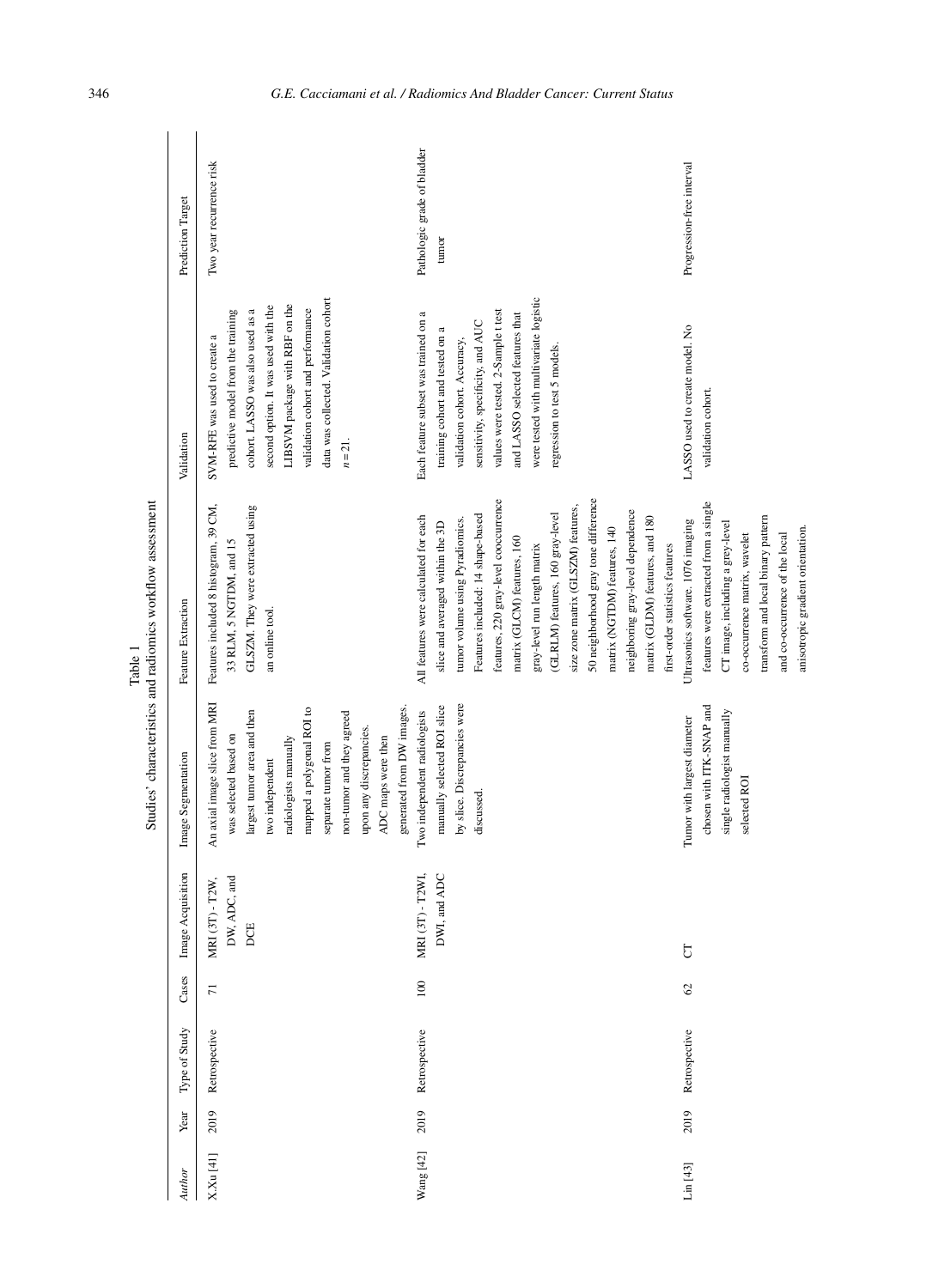| T stage greater than or equal to<br>Muscle-invasive status of<br>Gross tumor volume<br>T2 or less than T2<br>Tumor response to<br>chemotherapy<br>Tumor grade<br>tumor<br>tested against the scans that had been<br>Random Forest (RAF) and Boruta used<br>RAF-SL, RAF-ROI, and DL-CNN was<br>algorithm. Its performance was then<br>performance was then tested against<br>optimized classifier was tested with<br>create 5 feature sets to test between<br>to create algorithms. Validation set<br>used to create the algorithm. Their<br>demonstrate its generalization and<br>SVM-RFE was used to generate the<br>algorithm. LIBSVM was used to<br>high and low grade tumors. The<br>compared against radiologist's<br>LDA, NN, SVM, and RAF were<br>DL-CNN was used to create the<br>cross-validation randomly to<br>a validation cohort of 41 pt.<br>hand-segmented contours.<br>consisted of 87 patients.<br>100 rounds of 10-fold<br>manually marked.<br>stability.<br>features were obtained from RBST. A<br>GLSZM, and NGTDM. 156 features<br>image - a total of 102 features were<br>extracted from both DWI and ADC<br>total of 91 features were extracted<br>26 morphological and 65 textural.<br>extracted based on NRL. Texture<br>9 histogram features and 42 GLCM<br>Features were selected for intensity,<br>extracted from GLCM, GLRLM,<br>For each section, 16x16 pixel ROIs<br>features were derived from each<br>texture, and shape. Texture was<br>Five morphological features were<br>ROIs of 16x32 pixels.<br>were extracted.<br>were extracted.<br>maps<br>computer analysis. A second<br>3D contour with longest and<br>VOI was copied to ADC for<br>stacking 2D ROIs from DW<br>3-stage AI-CALS system was<br>3-stage AI-CALS system was<br>marked tumor locations in<br>the scans and outlined the<br>second radiologist redid a<br>ITK-SNAP to reveal VOI.<br>3D VOIs were generated by<br>institutionally-developed<br>images. All images were<br>segmented the tumor via<br>independent radiologists<br>radiologist confirmed a<br>perpendicular diameter<br>One radiologist manually<br>One radiologist manually<br>graphical interface. A<br>sample of the work.<br>sample of the work.<br>who discussed any<br>measured with an<br>reviewed by two<br>discrepancies.<br>used<br>used<br>- DWI<br><b>DWI</b><br>and ADC<br>MRI(3T)<br>MRI (3T)<br>$\overline{\text{C}}$<br>$\overline{C}$<br>5<br>218<br>123<br>$\mathcal{O}$<br>84<br>5<br>Retrospective<br>Retrospective<br>Retrospective<br>Retrospective<br>Retrospective<br>2016<br>2017<br>2017<br>2019<br>2017<br>Cha 2016 [33]<br>Cha 2017 [49]<br>Garapati [45]<br>Zhang [46]<br>S. Xu [44] | (Continued) |  |  |  |  |
|----------------------------------------------------------------------------------------------------------------------------------------------------------------------------------------------------------------------------------------------------------------------------------------------------------------------------------------------------------------------------------------------------------------------------------------------------------------------------------------------------------------------------------------------------------------------------------------------------------------------------------------------------------------------------------------------------------------------------------------------------------------------------------------------------------------------------------------------------------------------------------------------------------------------------------------------------------------------------------------------------------------------------------------------------------------------------------------------------------------------------------------------------------------------------------------------------------------------------------------------------------------------------------------------------------------------------------------------------------------------------------------------------------------------------------------------------------------------------------------------------------------------------------------------------------------------------------------------------------------------------------------------------------------------------------------------------------------------------------------------------------------------------------------------------------------------------------------------------------------------------------------------------------------------------------------------------------------------------------------------------------------------------------------------------------------------------------------------------------------------------------------------------------------------------------------------------------------------------------------------------------------------------------------------------------------------------------------------------------------------------------------------------------------------------------------------------------------------------------------------------------------------------------------------------------------------------------------------------------------------------------------------------------------------------------------|-------------|--|--|--|--|
|                                                                                                                                                                                                                                                                                                                                                                                                                                                                                                                                                                                                                                                                                                                                                                                                                                                                                                                                                                                                                                                                                                                                                                                                                                                                                                                                                                                                                                                                                                                                                                                                                                                                                                                                                                                                                                                                                                                                                                                                                                                                                                                                                                                                                                                                                                                                                                                                                                                                                                                                                                                                                                                                                        |             |  |  |  |  |
|                                                                                                                                                                                                                                                                                                                                                                                                                                                                                                                                                                                                                                                                                                                                                                                                                                                                                                                                                                                                                                                                                                                                                                                                                                                                                                                                                                                                                                                                                                                                                                                                                                                                                                                                                                                                                                                                                                                                                                                                                                                                                                                                                                                                                                                                                                                                                                                                                                                                                                                                                                                                                                                                                        |             |  |  |  |  |
|                                                                                                                                                                                                                                                                                                                                                                                                                                                                                                                                                                                                                                                                                                                                                                                                                                                                                                                                                                                                                                                                                                                                                                                                                                                                                                                                                                                                                                                                                                                                                                                                                                                                                                                                                                                                                                                                                                                                                                                                                                                                                                                                                                                                                                                                                                                                                                                                                                                                                                                                                                                                                                                                                        |             |  |  |  |  |
|                                                                                                                                                                                                                                                                                                                                                                                                                                                                                                                                                                                                                                                                                                                                                                                                                                                                                                                                                                                                                                                                                                                                                                                                                                                                                                                                                                                                                                                                                                                                                                                                                                                                                                                                                                                                                                                                                                                                                                                                                                                                                                                                                                                                                                                                                                                                                                                                                                                                                                                                                                                                                                                                                        |             |  |  |  |  |
|                                                                                                                                                                                                                                                                                                                                                                                                                                                                                                                                                                                                                                                                                                                                                                                                                                                                                                                                                                                                                                                                                                                                                                                                                                                                                                                                                                                                                                                                                                                                                                                                                                                                                                                                                                                                                                                                                                                                                                                                                                                                                                                                                                                                                                                                                                                                                                                                                                                                                                                                                                                                                                                                                        |             |  |  |  |  |
|                                                                                                                                                                                                                                                                                                                                                                                                                                                                                                                                                                                                                                                                                                                                                                                                                                                                                                                                                                                                                                                                                                                                                                                                                                                                                                                                                                                                                                                                                                                                                                                                                                                                                                                                                                                                                                                                                                                                                                                                                                                                                                                                                                                                                                                                                                                                                                                                                                                                                                                                                                                                                                                                                        |             |  |  |  |  |
|                                                                                                                                                                                                                                                                                                                                                                                                                                                                                                                                                                                                                                                                                                                                                                                                                                                                                                                                                                                                                                                                                                                                                                                                                                                                                                                                                                                                                                                                                                                                                                                                                                                                                                                                                                                                                                                                                                                                                                                                                                                                                                                                                                                                                                                                                                                                                                                                                                                                                                                                                                                                                                                                                        |             |  |  |  |  |
|                                                                                                                                                                                                                                                                                                                                                                                                                                                                                                                                                                                                                                                                                                                                                                                                                                                                                                                                                                                                                                                                                                                                                                                                                                                                                                                                                                                                                                                                                                                                                                                                                                                                                                                                                                                                                                                                                                                                                                                                                                                                                                                                                                                                                                                                                                                                                                                                                                                                                                                                                                                                                                                                                        |             |  |  |  |  |
|                                                                                                                                                                                                                                                                                                                                                                                                                                                                                                                                                                                                                                                                                                                                                                                                                                                                                                                                                                                                                                                                                                                                                                                                                                                                                                                                                                                                                                                                                                                                                                                                                                                                                                                                                                                                                                                                                                                                                                                                                                                                                                                                                                                                                                                                                                                                                                                                                                                                                                                                                                                                                                                                                        |             |  |  |  |  |
|                                                                                                                                                                                                                                                                                                                                                                                                                                                                                                                                                                                                                                                                                                                                                                                                                                                                                                                                                                                                                                                                                                                                                                                                                                                                                                                                                                                                                                                                                                                                                                                                                                                                                                                                                                                                                                                                                                                                                                                                                                                                                                                                                                                                                                                                                                                                                                                                                                                                                                                                                                                                                                                                                        |             |  |  |  |  |
|                                                                                                                                                                                                                                                                                                                                                                                                                                                                                                                                                                                                                                                                                                                                                                                                                                                                                                                                                                                                                                                                                                                                                                                                                                                                                                                                                                                                                                                                                                                                                                                                                                                                                                                                                                                                                                                                                                                                                                                                                                                                                                                                                                                                                                                                                                                                                                                                                                                                                                                                                                                                                                                                                        |             |  |  |  |  |
|                                                                                                                                                                                                                                                                                                                                                                                                                                                                                                                                                                                                                                                                                                                                                                                                                                                                                                                                                                                                                                                                                                                                                                                                                                                                                                                                                                                                                                                                                                                                                                                                                                                                                                                                                                                                                                                                                                                                                                                                                                                                                                                                                                                                                                                                                                                                                                                                                                                                                                                                                                                                                                                                                        |             |  |  |  |  |
|                                                                                                                                                                                                                                                                                                                                                                                                                                                                                                                                                                                                                                                                                                                                                                                                                                                                                                                                                                                                                                                                                                                                                                                                                                                                                                                                                                                                                                                                                                                                                                                                                                                                                                                                                                                                                                                                                                                                                                                                                                                                                                                                                                                                                                                                                                                                                                                                                                                                                                                                                                                                                                                                                        |             |  |  |  |  |
|                                                                                                                                                                                                                                                                                                                                                                                                                                                                                                                                                                                                                                                                                                                                                                                                                                                                                                                                                                                                                                                                                                                                                                                                                                                                                                                                                                                                                                                                                                                                                                                                                                                                                                                                                                                                                                                                                                                                                                                                                                                                                                                                                                                                                                                                                                                                                                                                                                                                                                                                                                                                                                                                                        |             |  |  |  |  |
|                                                                                                                                                                                                                                                                                                                                                                                                                                                                                                                                                                                                                                                                                                                                                                                                                                                                                                                                                                                                                                                                                                                                                                                                                                                                                                                                                                                                                                                                                                                                                                                                                                                                                                                                                                                                                                                                                                                                                                                                                                                                                                                                                                                                                                                                                                                                                                                                                                                                                                                                                                                                                                                                                        |             |  |  |  |  |
|                                                                                                                                                                                                                                                                                                                                                                                                                                                                                                                                                                                                                                                                                                                                                                                                                                                                                                                                                                                                                                                                                                                                                                                                                                                                                                                                                                                                                                                                                                                                                                                                                                                                                                                                                                                                                                                                                                                                                                                                                                                                                                                                                                                                                                                                                                                                                                                                                                                                                                                                                                                                                                                                                        |             |  |  |  |  |
|                                                                                                                                                                                                                                                                                                                                                                                                                                                                                                                                                                                                                                                                                                                                                                                                                                                                                                                                                                                                                                                                                                                                                                                                                                                                                                                                                                                                                                                                                                                                                                                                                                                                                                                                                                                                                                                                                                                                                                                                                                                                                                                                                                                                                                                                                                                                                                                                                                                                                                                                                                                                                                                                                        |             |  |  |  |  |
|                                                                                                                                                                                                                                                                                                                                                                                                                                                                                                                                                                                                                                                                                                                                                                                                                                                                                                                                                                                                                                                                                                                                                                                                                                                                                                                                                                                                                                                                                                                                                                                                                                                                                                                                                                                                                                                                                                                                                                                                                                                                                                                                                                                                                                                                                                                                                                                                                                                                                                                                                                                                                                                                                        |             |  |  |  |  |
|                                                                                                                                                                                                                                                                                                                                                                                                                                                                                                                                                                                                                                                                                                                                                                                                                                                                                                                                                                                                                                                                                                                                                                                                                                                                                                                                                                                                                                                                                                                                                                                                                                                                                                                                                                                                                                                                                                                                                                                                                                                                                                                                                                                                                                                                                                                                                                                                                                                                                                                                                                                                                                                                                        |             |  |  |  |  |
|                                                                                                                                                                                                                                                                                                                                                                                                                                                                                                                                                                                                                                                                                                                                                                                                                                                                                                                                                                                                                                                                                                                                                                                                                                                                                                                                                                                                                                                                                                                                                                                                                                                                                                                                                                                                                                                                                                                                                                                                                                                                                                                                                                                                                                                                                                                                                                                                                                                                                                                                                                                                                                                                                        |             |  |  |  |  |
|                                                                                                                                                                                                                                                                                                                                                                                                                                                                                                                                                                                                                                                                                                                                                                                                                                                                                                                                                                                                                                                                                                                                                                                                                                                                                                                                                                                                                                                                                                                                                                                                                                                                                                                                                                                                                                                                                                                                                                                                                                                                                                                                                                                                                                                                                                                                                                                                                                                                                                                                                                                                                                                                                        |             |  |  |  |  |
|                                                                                                                                                                                                                                                                                                                                                                                                                                                                                                                                                                                                                                                                                                                                                                                                                                                                                                                                                                                                                                                                                                                                                                                                                                                                                                                                                                                                                                                                                                                                                                                                                                                                                                                                                                                                                                                                                                                                                                                                                                                                                                                                                                                                                                                                                                                                                                                                                                                                                                                                                                                                                                                                                        |             |  |  |  |  |
|                                                                                                                                                                                                                                                                                                                                                                                                                                                                                                                                                                                                                                                                                                                                                                                                                                                                                                                                                                                                                                                                                                                                                                                                                                                                                                                                                                                                                                                                                                                                                                                                                                                                                                                                                                                                                                                                                                                                                                                                                                                                                                                                                                                                                                                                                                                                                                                                                                                                                                                                                                                                                                                                                        |             |  |  |  |  |
|                                                                                                                                                                                                                                                                                                                                                                                                                                                                                                                                                                                                                                                                                                                                                                                                                                                                                                                                                                                                                                                                                                                                                                                                                                                                                                                                                                                                                                                                                                                                                                                                                                                                                                                                                                                                                                                                                                                                                                                                                                                                                                                                                                                                                                                                                                                                                                                                                                                                                                                                                                                                                                                                                        |             |  |  |  |  |
|                                                                                                                                                                                                                                                                                                                                                                                                                                                                                                                                                                                                                                                                                                                                                                                                                                                                                                                                                                                                                                                                                                                                                                                                                                                                                                                                                                                                                                                                                                                                                                                                                                                                                                                                                                                                                                                                                                                                                                                                                                                                                                                                                                                                                                                                                                                                                                                                                                                                                                                                                                                                                                                                                        |             |  |  |  |  |
|                                                                                                                                                                                                                                                                                                                                                                                                                                                                                                                                                                                                                                                                                                                                                                                                                                                                                                                                                                                                                                                                                                                                                                                                                                                                                                                                                                                                                                                                                                                                                                                                                                                                                                                                                                                                                                                                                                                                                                                                                                                                                                                                                                                                                                                                                                                                                                                                                                                                                                                                                                                                                                                                                        |             |  |  |  |  |
|                                                                                                                                                                                                                                                                                                                                                                                                                                                                                                                                                                                                                                                                                                                                                                                                                                                                                                                                                                                                                                                                                                                                                                                                                                                                                                                                                                                                                                                                                                                                                                                                                                                                                                                                                                                                                                                                                                                                                                                                                                                                                                                                                                                                                                                                                                                                                                                                                                                                                                                                                                                                                                                                                        |             |  |  |  |  |
|                                                                                                                                                                                                                                                                                                                                                                                                                                                                                                                                                                                                                                                                                                                                                                                                                                                                                                                                                                                                                                                                                                                                                                                                                                                                                                                                                                                                                                                                                                                                                                                                                                                                                                                                                                                                                                                                                                                                                                                                                                                                                                                                                                                                                                                                                                                                                                                                                                                                                                                                                                                                                                                                                        |             |  |  |  |  |
|                                                                                                                                                                                                                                                                                                                                                                                                                                                                                                                                                                                                                                                                                                                                                                                                                                                                                                                                                                                                                                                                                                                                                                                                                                                                                                                                                                                                                                                                                                                                                                                                                                                                                                                                                                                                                                                                                                                                                                                                                                                                                                                                                                                                                                                                                                                                                                                                                                                                                                                                                                                                                                                                                        |             |  |  |  |  |
|                                                                                                                                                                                                                                                                                                                                                                                                                                                                                                                                                                                                                                                                                                                                                                                                                                                                                                                                                                                                                                                                                                                                                                                                                                                                                                                                                                                                                                                                                                                                                                                                                                                                                                                                                                                                                                                                                                                                                                                                                                                                                                                                                                                                                                                                                                                                                                                                                                                                                                                                                                                                                                                                                        |             |  |  |  |  |
|                                                                                                                                                                                                                                                                                                                                                                                                                                                                                                                                                                                                                                                                                                                                                                                                                                                                                                                                                                                                                                                                                                                                                                                                                                                                                                                                                                                                                                                                                                                                                                                                                                                                                                                                                                                                                                                                                                                                                                                                                                                                                                                                                                                                                                                                                                                                                                                                                                                                                                                                                                                                                                                                                        |             |  |  |  |  |
|                                                                                                                                                                                                                                                                                                                                                                                                                                                                                                                                                                                                                                                                                                                                                                                                                                                                                                                                                                                                                                                                                                                                                                                                                                                                                                                                                                                                                                                                                                                                                                                                                                                                                                                                                                                                                                                                                                                                                                                                                                                                                                                                                                                                                                                                                                                                                                                                                                                                                                                                                                                                                                                                                        |             |  |  |  |  |
|                                                                                                                                                                                                                                                                                                                                                                                                                                                                                                                                                                                                                                                                                                                                                                                                                                                                                                                                                                                                                                                                                                                                                                                                                                                                                                                                                                                                                                                                                                                                                                                                                                                                                                                                                                                                                                                                                                                                                                                                                                                                                                                                                                                                                                                                                                                                                                                                                                                                                                                                                                                                                                                                                        |             |  |  |  |  |
|                                                                                                                                                                                                                                                                                                                                                                                                                                                                                                                                                                                                                                                                                                                                                                                                                                                                                                                                                                                                                                                                                                                                                                                                                                                                                                                                                                                                                                                                                                                                                                                                                                                                                                                                                                                                                                                                                                                                                                                                                                                                                                                                                                                                                                                                                                                                                                                                                                                                                                                                                                                                                                                                                        |             |  |  |  |  |
|                                                                                                                                                                                                                                                                                                                                                                                                                                                                                                                                                                                                                                                                                                                                                                                                                                                                                                                                                                                                                                                                                                                                                                                                                                                                                                                                                                                                                                                                                                                                                                                                                                                                                                                                                                                                                                                                                                                                                                                                                                                                                                                                                                                                                                                                                                                                                                                                                                                                                                                                                                                                                                                                                        |             |  |  |  |  |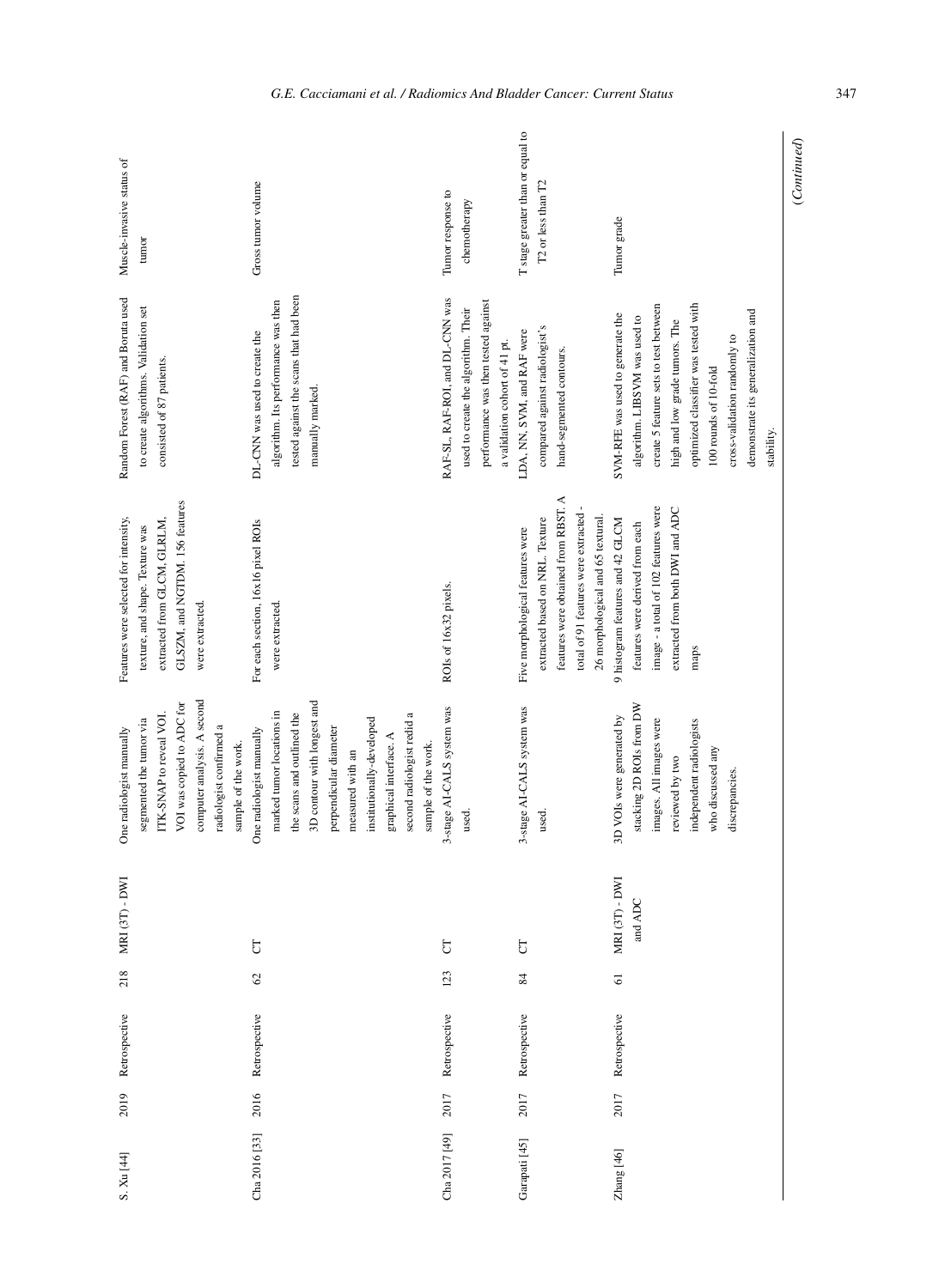| Author            | Year | Type of Study               |                | Cases Image Acquisition          | Image Segmentation                                                                                         | Feature Extraction                                              | Validation                                                                                                                                                                                                                                      | Prediction Target                                                                         |
|-------------------|------|-----------------------------|----------------|----------------------------------|------------------------------------------------------------------------------------------------------------|-----------------------------------------------------------------|-------------------------------------------------------------------------------------------------------------------------------------------------------------------------------------------------------------------------------------------------|-------------------------------------------------------------------------------------------|
| Zheng [47]        | 2019 | Retrospective               | 199            | MRI                              | Whole tumor besides base was<br>semiautomatically generated<br>segmented. VOIs were<br>using "3D Slicer."; | 1301 features were extracted from two<br>VOIs using "3D Slicer" | LASSO used to create the algorithm. It<br>was then tested on the validation<br>cohort of 69.                                                                                                                                                    | Muscle-invasive status of<br>tumor                                                        |
| Fan [50]          | 2018 | Retrospective -<br>database | 33             | 5                                | identified regions of interest<br>radiologist manually<br>for UCs and MPCs.<br>A fellowship-trained        | MATLAB code was used to extract<br>voxel data                   | 2D CTTA was performed on an area of<br>the tumor with the largest diameter<br>using pre-segmented tumor images<br>between the radiologist and CTTA<br>GLDM, and FIT were compared<br>and histogram analysis, GLCM,<br>group.                    | Urothelial vs. micropapillary<br>tumors                                                   |
| $Lim$ $[51]$      | 2018 | Retrospective               | 36             | MRI (3T and 1.5T)<br>-T2 and ADC | radiologists identified the<br>dominant tumor location.<br>Two fellowship-trained                          | TexRAD was used to extract textural<br>features.                | on texture features between different<br>computer-derived identification and<br>human-derived. This paper focuses<br>No comparison between a<br>stages of tumor.                                                                                | Tumor stage                                                                               |
| Alessandrino [52] | 2019 | Retrospective               | $\overline{4}$ | 5                                | radiologists outlined lesions<br>Two fellowship-trained<br>manually.                                       | TexRAD was used to extract textural<br>features.                | Textures were analyzed via histogram<br>technique and included mean, SD,<br>developed to show which features<br>kurtosis. There was no validation<br>cohort. A predictive model was<br>entropy, MPP, skewness, and<br>correlated best with PFS. | programmed death-ligand 1<br>carcinoma response to<br>Metastatic urothelial<br>inhibitors |

GLSZM, Gray Level Size Zone Matrix; NGTDM: Neighboring Gray Tone Difference Matrix; SVM-RFE: support vector machine with recursive feature elimination; DL-CNN: deep Learning convolutional neura l network; LDA: Linear Discriminant Analysis; NN: nearest neighbor; SVM: support vector machine; RAF: Random forest; SVM-RFE: support vector machine with recursive

GLSZM, Gray Level Size Zone Matrix; NGTDM: Neighboring Gray Tone Difference Matrix; SVM-RFE: support vector machine with recursive feature elimination; DL-CNN: deep Learning convolutional network; LDA: Linear Discriminant Analysis; NN: nearest neighbor; SVM: support vector machine; RAF: Random forest; SVM-RFE: support vector machine with recursive

feature elimination; CTTA: Computed tomography texture analysis; FTT: Fast Fourier Transform SSF: spatial scale filters; MPP: Mean positive pixel.

feature elimination; CTTA: Computed tomography texture analysis; FTT: Fast Fourier Transform SSF: spatial scale filters; MPP: Mean positive pixel.

Table 1<br>(Continued) (*Continued*)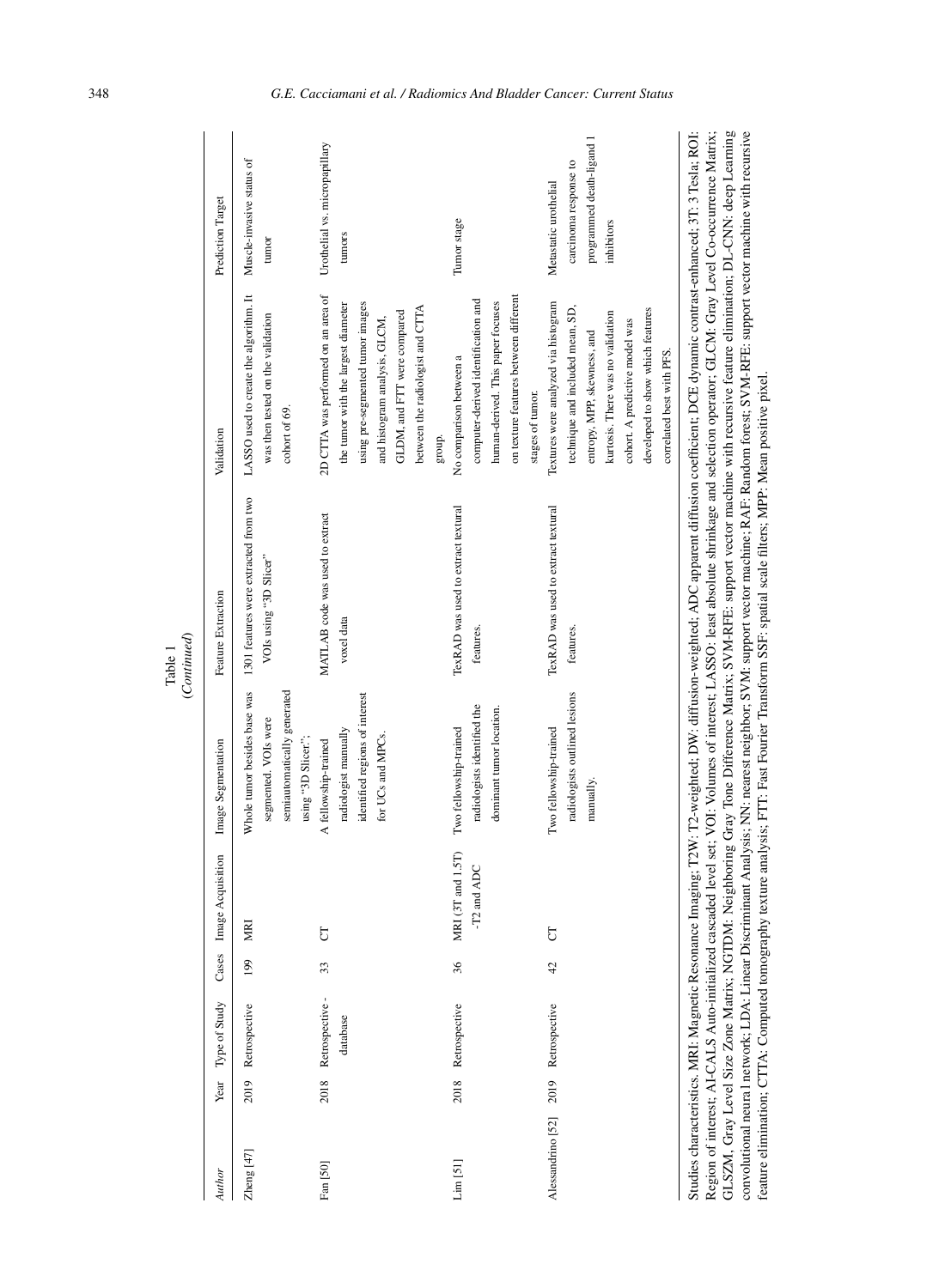

Fig. 2. Workflow of radiomics (ROI = region of interest; GLCM = gray level co-occurrence matrix; FFT = fast Fourier transform).

tested in large multi-institution studies to aid its clinical translation. One such major effort is the Image Biomarker Standardization Initiative (IBSI) that aims to standardize radiomics imaging biomarkers [26].

While in some case these calibration objects have been used for standardization of imaging data acquired using diverse scanner, scanning and post processing protocols [15, 27], others use the same approach to identify radiomic metrics that are reliable [14] (robust, repeatable and reproducible) to facilitate big data radiomics using data pooled from reliable radiomic metrics acquired from multiple institutions.

### *Image acquisition*

This is the first step of the radiomics workflow, and the end-product of this step is an image volume (if 3D) or image cross-section (if 2D) stored in the Picture Archiving and Communication System (PACS), typically in a Digital Imaging and Communication in Medicine (DICOM) format. Currently, different imaging centers follow distinct image acquisition protocols to ensure the quality of imaging set up by their respective institutions [12, 14, 16]. The lack of consensus or guidelines on image acquisition across institutions leads to imaging data heterogeneity among different radiomics studies. This issue is further compounded by a lack of thorough and consistent labeling, annotation, segmentation, and quality assurance within the routine clinical workflow. Even in centers that do the additional steps, there is no consensus on the process. In general, considering the hardware and software variables that can vary across the different imaging modalities (CT, MRI, PET, and US), overcoming the issue of data heterogeneity is a complex task. One path adopted to overcome the effects of data heterogeneity on radiomics is data preprocessing to ensure consistency and comparability [15, 27]. Data preprocessing steps include but not limited to steps for standardizing imaging protocols preacquisition [15] or harmonizing data post acquisition [20]. While the solution is promising, it is not readily scalable, as newer and better imaging technologies are always evolving, preventing a comprehensive assessment of the heterogeneity. The second approach to overcome the effects of data heterogeneity on radiomics is to conduct comprehensive imaging experiments using phantoms (standardization objects) to identify radiomic metrics that are reliable [14, 16, 28–31]. Reliable radiomic metrics are reproducible, robust, and repeatable across multicenter studies [14]. While the performance of the latter approach is dependent on the reliability and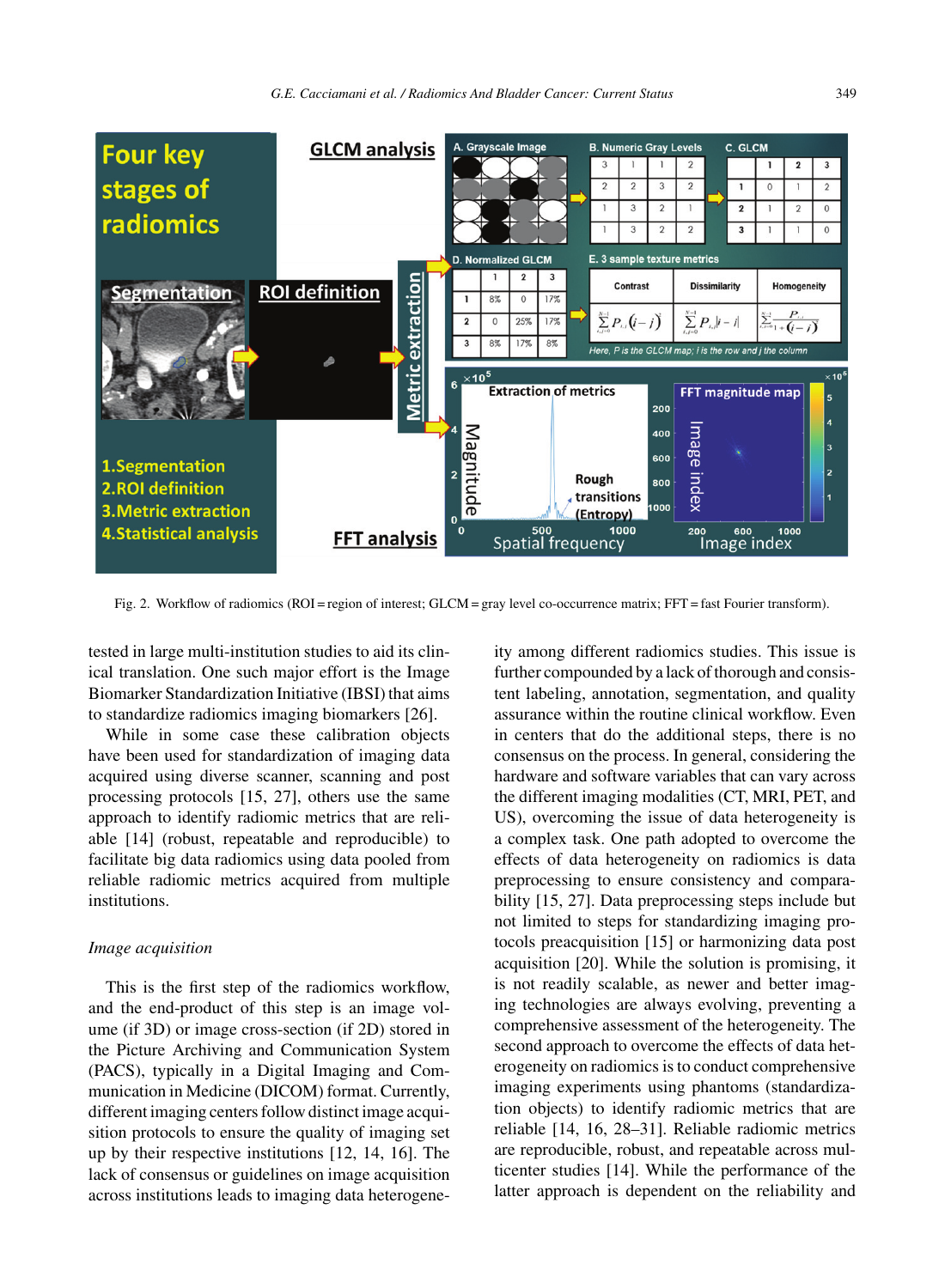suitability of the phantom to the clinical question, the approach can conceivably find reliable radiomics signatures for use in multicenter studies without the need for an additional pre-processing step.

#### *Image segmentation*

This is the second step of the radiomics workflow, and the end-product of this step is the isolation of a region of interest (ROI), which can be either a volume (if 3D) or an area (if 2D). While it is intuitive to expect 3D radiomics to outperform 2D radiomics, this is not always the case [32]. As in the case of image acquisition, there are no established guidelines or consensus across centers with regards to image segmentation. While some centers perform manual segmentation to gain accuracy in lieu of efficiency, others perform automated segmentation (e.g. seed growing method). While automated segmentation promotes consistency and workflow optimization, it is difficult to establish a segmentation criteria for bladder cancers, considering the sometimes indistinct borders of tumors, marked variability of bladder distensibility, and inconsistent tumor imaging appearances [33]. Moreover, while manual segmentation is easy to implement, it is tedious, time consuming and subject to intra- and inter-observer measurement variability [34] leading to difficulties in radiomic feature reproducibility. Semi-automation has been investigated, and may provide a middle ground regarding the issue of segmentation [35]. Tumor microenvironment may provide valuable information [36], however, there is no consensus about what should be included in the segmented ROI.

## *Feature extraction*

This is the third step of the radiomics workflow, and the end-product of this step is a feature map comprising of a number of metrics extracted from the segmented ROI, using a variety of feature extraction techniques implemented using a sophisticated suite of data characterization algorithms. The commonly used features within a radiomics framework include texture, shape, and size metrics [9–11]. Texture features can be classified into first-order statistical features, second-order statistical features, and higher-order statistical features, depending on if the intensity values are used only, or if both the intensity values and their orientation within the ROI are used together [37, 38]. Higher-order statistical features are the products of mathematical transformations such

as wavelets, Minkowski function etc., which have the capability of decomposing the images into multiple levels of information (scales) to conduct a more in-depth analysis.

While the fundamental mathematical principles behind the texture techniques and metrics are the same, the implementation is different across different centers [39, 40]. Even the number of texture metrics used within a radiomics panel varies drastically across different studies. These variabilities in conducting radiomic studies, in the absence of established guidelines or consensus, have led to scenarios where the results are non-reproducible and non-comparable.

## *Radiomics and bladder cancer tumor staging*

Seven radiomic studies in our list evaluated tumor stage as a clinical characteristic in bladder cancer. Xu et al. [41] evaluated patients with both non-muscle invasive disease (NMIBC) (T1 or lower) or muscle invasive bladder cancer (MIBC) (T2 or higher) who underwent either transurethral resection of bladder tumor or radical cystectomy. Muscle invasive status was associated with a 2.2-fold increased risk of disease recurrence on multivariable analysis. Wang et al. [42] used pre-operative radiomic analysis to estimate pathological grade in patients with Tis-T3 disease. 24.3% and 16.7% of patients had MIBC in training and validation sets. The remainder had NMIBC. Lin et al. [43] used a combination of clinicopathologic data, gene expression profiles, and CT-based radiomic studies to evaluate survival in 62 patients with bladder cancer. 67.7% of their patients had NMIBC compared to 32.3% with muscle-invasive disease. They were the only study to comment on the observance of lymphatic involvement. 30.6% of patients had clinical N1-3 disease. Xu et al. [44] reported on the incorporation of diffusion weighted magnetic resonance imaging alongside traditional clinical staging in order to more accurately identify muscle invasive disease status. 60% of patients had NMIBC and the remaining 40% had MIBC. Garapati et al. [45] utilized computed tomographic delayed phase imaging to predict muscle invasive disease status in 84 tumors from 76 patients. 52% had non-muscle invasive disease  $\left(\langle -T1 \rangle\right)$  versus 48% with muscle invasion  $(\geq/=T2)$ . Zhang et al. [46] also evaluated NMIBC vs. MIBC as a baseline clinical characteristic in 61 patients. NMIBC was reported in 28 patients, and MIBC in 27 patients; the remainder had missing stage status. Lastly, Zheng et al. [47]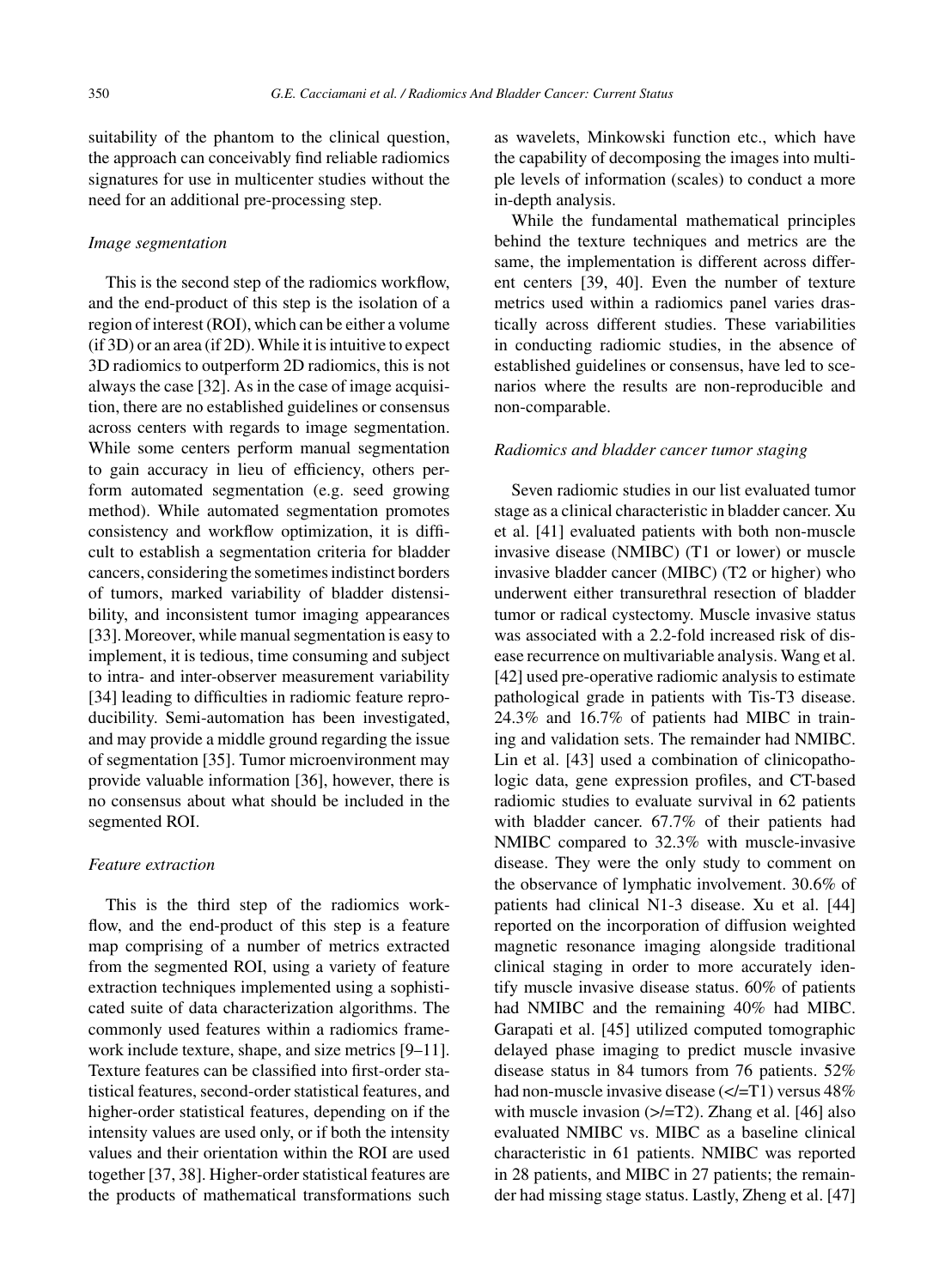pre-operatively evaluated muscle invasiveness using an MRI-based radiomic signature. MRI-determined clinical staging demonstrated MIBC in 63.1% and 60.9% of training and validation sets. Pathological staging demonstrated MIBC in 43.1 and 44.9% of training and validation sets.

#### *Radiomics and bladder cancer tumor grading*

Tumor grade was reported in three radiomics studies in bladder cancer [41, 42, 46]. Xu et al. had 36.6% of patients with low-grade disease and 63.4% with high-grade disease [41]. Tumor grade was not a significant predictor of recurrence in multivariable analysis. Wang et al. had 56 patients with low-grade and 44 patients with high-grade disease [42]. Zhang et al. had 32 patients with low-grade disease and 29 patients with high-grade bladder cancer [46].

#### *Prognosis and response to therapy*

Twelve papers reported therapeutic responses in bladder cancer based on radiomics predictions (Table 1). Xu et al. created a nomogram to predict tumor recurrence within two years of TURBT or RC based on both radiomic and clinical factors [41]. Radiomics features were gathered from MRI images using  $T_2W$ , DW, and DCE image sequences [41]. The authors used SVM-RFE and LASSO algorithms to extract the most predictive image features. Thirtytwo image features were found to generate the highest area under the curve value for the "radiomics score" in predicting bladder cancer recurrence [41]. Xu et al. reported that the radiomics score had a 8.2 odds ratio effect on prognosis with a 2.4–27.8 95% confidence interval [41]. Radiomics had a significant effect on prognosis with a *p*-value «0.05 [33]. In the validation cohort, the sensitivity of the radiomics features based on the SVM-RFE and Lasso algorithms was 77.8% and 55.6%, respectively [41]. The specificity of the radiomics features based on the SVM-RFE and Lasso algorithms was 73.8% and 75%, respectively [41]. The accuracy of the radiomics features based on the SVM-RFE and Lasso algorithms was 75.5% and 66.7%, respectively, and adjusted to 80.1% after risk stratification [41]. Similarly, the area under the curve for SVM-RFE selected features was 0.82 and 0.72 for Lasso with a correction to 0.84 after risk stratification [41]. MRI image features derived from both SVM-RFE and Lasso algorithms predicted bladder cancer recurrence within two years in the validation cohort with a *p*-value «0.01 for SVM-RFE and <0.05 for LASSO [41].

Wang et al. developed a radiomics model based on MRI images to predict pathological grade of bladder tumors [42]. They did not evaluate prognostic factors, such as overall survival or time to recurrence [42]. Their radiomics models were derived from the following imaging modalities: T2-weighted imaging (T2WI; diffusion-weighted imaging (DWI); apparent diffusion coefficient maps (ADC), and modeling modalities: Max-out Model and Joint Model [42]. Regarding sensitivity, T2WI was 76.9%, DWI was 76.9%, ADC was 84.6%, Max-out was 76.9%, and joint was 76.9% [42]. The specificity for T2WI was 76.4%, DWI was 76.4%, ADC was 76.4%, Max-out was 88.2%, and joint was 83.3% [42]. Accuracy for T2WI was 76.7%, DWI was 76.7%, ADC was 80%, Max-out was 83.3%, and joint was 83.3% [42]. Area under the curve testing the ability of the models to predict pathologic grade for T2WI was 0.782, DWI was 0.769, ADC was 0.805, Max-out was 0.919 and joint was 0.928 [42].

Lin et al. created a nomogram based on radiomics features derived from contrast-enhanced CT images, transcriptomics, and clinical features to sort patients into low or high risk groups for progression-free interval [43]. In multivariate analysis, Lin et al. reported a hazard ratio of 1.99 (1.015–3.912) in predicting progression-free interval based on radiomics alone and 2.588 (1.317–5.085) based on transcriptomics [43]. In their multivariate analysis, they reported an area under the curve for radiomics of 0.956 versus 0.948 for transcriptomics [43]. These findings were significant with a *p* value of 0.045 for radiomics and 0.006 for transcriptomics [43].

Xu et al. investigated the ability of their Random Forest (RF) radiomics algorithm based on DWI sequence MRI image features to predict the muscleinvasive status of bladder tumors [44]. Xu et al. reported that their radiomics model was more sensitive than TUR and qualitative MRI analysis for discriminating muscle-invasive disease [44]. They reported a sensitivity of 87.3% for their RF model vs. 65.5% for TUR alone and 76.4% for qualitative MRI alone [44]. RF and TUR combined led to a sensitivity of 96.4% [44]. The specificity of RF was reported at 78.1% and the accuracy of RF alone was 83.9% [44]. The accuracy of the combined RF radiomics model and TUR data was 89.7%. The area under the curve for RF alone in predicting muscle invasion was 0.907 [44].

Suarez-Ibarrola et al. is a literature review that reported prognostic predictions, including recurrence and survival, from several studies [48]. Details can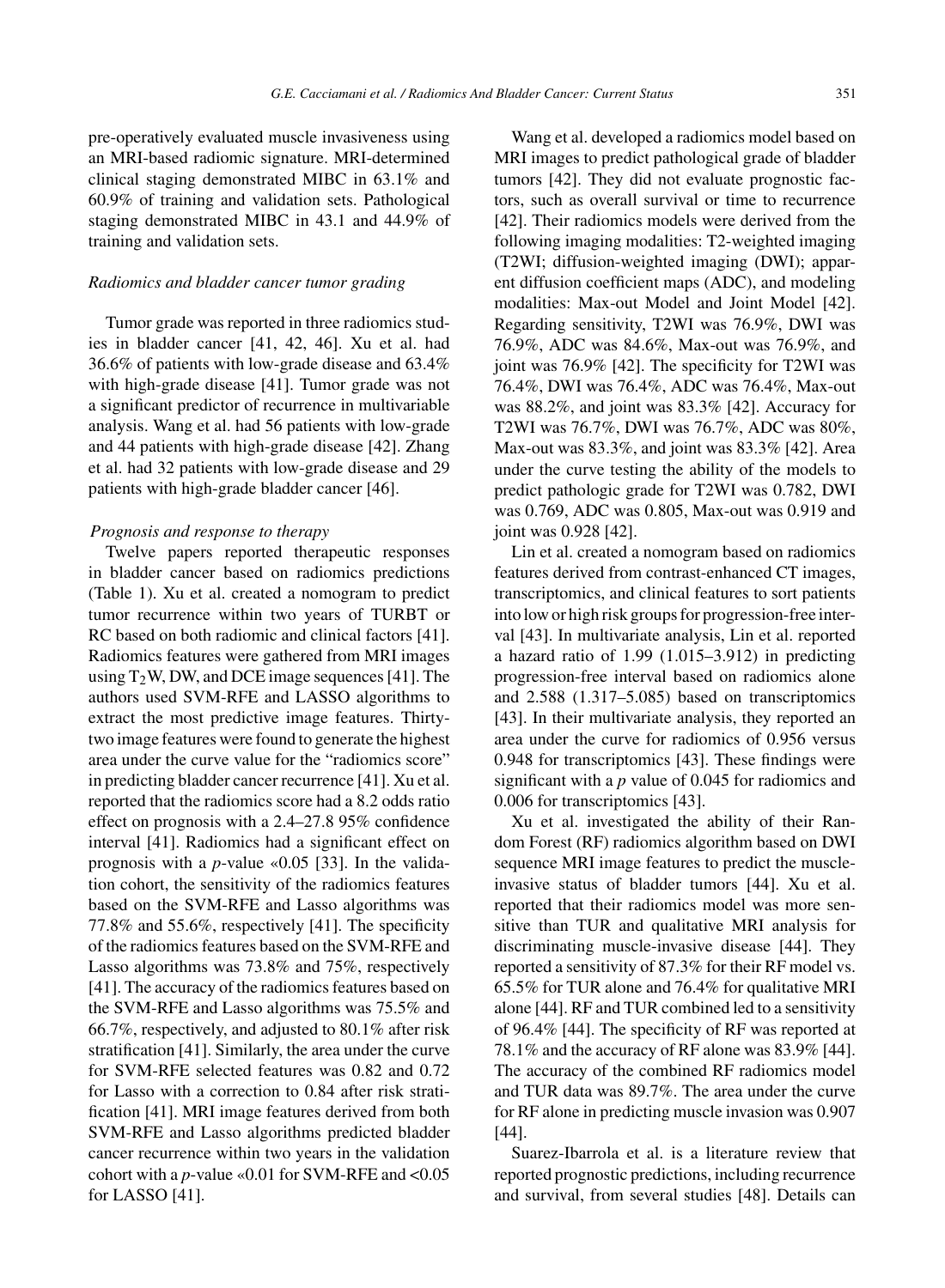be found in Table 2. Cha et al. 2016 tested the ability of their radiomics model to accurately measure the change in gross tumor volume in preoperative and postoperative CT scans [33]. They reported an area under the curve of  $0.73 \pm 0.6$  for the deep-learning convolution neural network (DL-CNN) model and  $0.70 \pm 0.07$  for the auto-initialized cascaded level sets model [33]. Both of these models out-performed the radiologists (Table 2) [33].

Cha et al. 2017 created a radiomics model based on pretreatment and post-treatment CT scans to identify complete vs. incomplete tumor response to chemotherapy [49]. They compared the following models: deep-learning convolution neural network (DL-CNN); radiomics feature based approach (RF-SL), and radiomics features from image patterns (RF-ROI) [49]. DL-CNN achieved a sensitivity of 50% and a specificity of 81%, RF-SL achieved a sensitivity of 50% and specificity of 78.6%, and ROI achieved a sensitivity of 66.7% and specificity of 54.8% [49]. The radiologists compared against had higher sensitivities and lower specificities (Table 2). The area under the curve for predicting chemotherapy treatment response for DL-CNN was  $0.73 \pm 0.08$ , RF-SL was  $0.77 \pm 0.08$ , and ROI was  $0.69 \pm 0.08$ [49]. These were similar to the area under the curve scores from the radiologist reads (Table 2).

Garapati et al. reported the area under the curve showing the ability of several algorithms based on radiomics features to stage tumors as greater than or less than T2 based on CT urography [45]. They included linear discriminant analysis (LDA), neural network (NN), support vector machine (SVM), and Radom Forest (RAF) models in their analysis with various sub analyses based on texture features (text), morphology features (morph), and combined features (comb) [45]. The area under the curve for all the models in the validation cohort ranged from 0.81–0.97 [45]. A detailed breakdown can be found in Table 2.

Zhang et al. created a radiomics model based on texture features from DWI sequence MRI images to predict grade of bladder tumor [46]. They reported a sensitivity of 78.4%, specificity of 87.1%, and accuracy of 82.9% based on their model [46]. They found an area under the curve for the ability of their radiomics model to predict tumor grade of 0.861 [46]. Their findings were significant with a confidence interval of  $0.851-0.870$  and a *p*-value of <0.01 [46].

Zheng et al. also created a nomogram to predict muscle invasive vs. non-muscle invasive tumors based on combined radiomics and clinical data [47]. Radiomics features were extracted from T2-weighted MRI images and the LASSO algorithm was used to select the most predictive features [47]. Zheng et al. compared the accuracy of their nomogram to TURBT and found the accuracy of the model was 91.9% (88.2–95.6%) while the accuracy of TURBT was 80.3% (75.0–85.8%) [47]. The area under the curve for the nomogram was 0.921. The area under the curve for the radiomics model alone in predicting muscle-invasion was 0.874 (0.791–0.958) [47].

Fan et al. reported on the ability of CT based texture analysis to distinguish between urothelial carcinomas of the bladder and micropapillary carcinomas of the badder [50]. They found that 28/58 texture metrics were significantly different between urothelial and micropapillary tumors and 27/58 texture metrics were significantly different in the peritumoral fat surrounding urothelial vs. micropapillary tumors [50]. Further details can be found in Table 2. Lim et al. used texture features from T2-weighted and ADC MRI images to extract entropy values in tumor and extravesical fat to predict  $\leq$ T2 vs.  $\geq$ T3 and T1 vs.  $\geq$ T2 disease in tumor and fat, respectively [51]. In the  $\leq$ T2 vs.  $\geq$ T3 tumor group, T2 entropy was reported to have an odds ratio of 4.56 and ADC entropy an odds ratio of 2.24. In the  $\leq$ T2 vs.  $\geq$ T3 extravesical fat group, T2 entropy was associated with an odds ratio of 17.50 and ADC entropy with an odds ratio of 6.54 [51]. In the T1 vs.  $\geq$ T2 group, ADC entropy in the tumor region resulted in an odds ratio of 2.11 and in the extravesical fat bed, an odds ratio of 3.8 [51]. These findings were significant (Table 2). The area under the curve for the  $\langle$ T2 vs.  $\rangle$ T3 tumor region with T2 entropy was 0.85 and with ADC entropy was 0.80 [51]. In the extravesical, T2 entropy resulted in an under the curve of 0.84 and ADC entropy in an area under the curve of 0.82 [51]. In the T1 vs.  $\geq$ T2 tumor group, area under the curve for ADC entropy was 0.76 [51]. In the extravesical fat group, T2 entropy resulted in an area under the curve of 0.78 and ADC entropy resulted in 0.74 [51].

Alessandrino et al. studied the ability of their radiomics model, based on mean and entropy of texture features from follow-up CT scans, to predict progression-free survival in patients with metastatic urothelial carcinoma treated with programmed deathligand 1 inhibitors [52]. The mean alone resulted in an odds ratio of 1.09 while the entropy resulted in an odds ratio of 45.49 [52]. These findings were significant (Table 2). The sensitivity of the combined entropy and mean model was 95%, specificity was 80%, and 90% accuracy [52].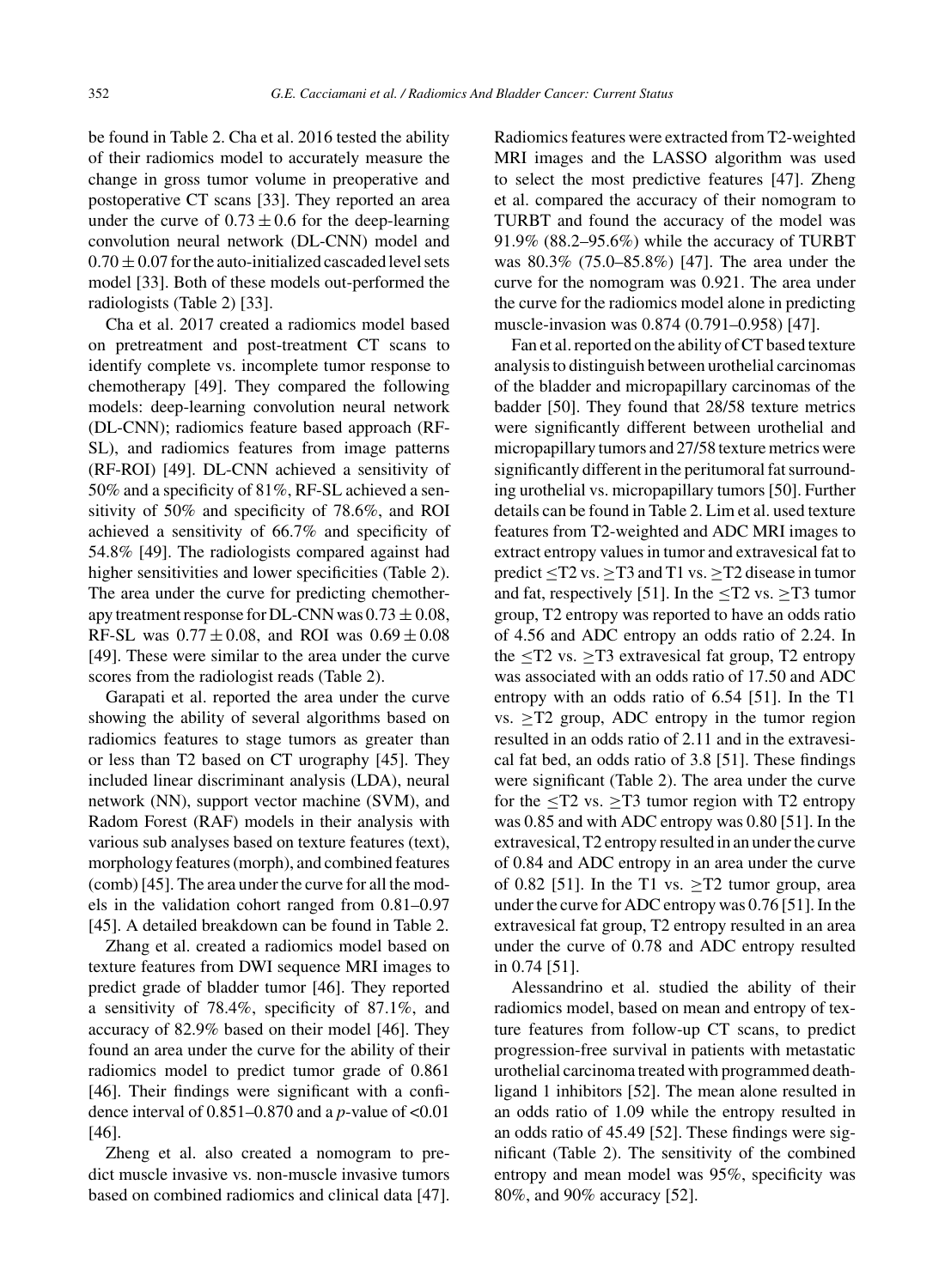|      | Ë<br>Ĩ.                             |
|------|-------------------------------------|
|      | redictio<br>٦                       |
| able | leres'<br>Í                         |
|      | $\mathop{\rm cone}\nolimits_0$<br>₹ |
|      |                                     |

|                      |                                       |                                         |            |              |                  |                 | Outcomes of interest: prediction target. |                     |                     |                                                |                                                                       |                     |                |
|----------------------|---------------------------------------|-----------------------------------------|------------|--------------|------------------|-----------------|------------------------------------------|---------------------|---------------------|------------------------------------------------|-----------------------------------------------------------------------|---------------------|----------------|
| Author               | $\operatorname{Stage}$                | Grade                                   |            |              | Prognosis        |                 |                                          |                     |                     | Therapy Response                               |                                                                       |                     |                |
|                      |                                       |                                         | $\approx$  | Hazard Ratio | 95% CI           | P-value         | Notes                                    | Sensitivity $(\%)$  | Specificity (%)     | Accuracy (%)                                   | AUC                                                                   | 95% CI              | P-value        |
| X. Xu [41] Training: | NMIBC Recurrent: 7 Low Recurrent: 8   |                                         | MIS: 2.166 |              | MIS: 1.154-4.066 | MS < 0.05       | Both MIS and                             | SVM-RFE: 84.00      | SVM-RFE: 80.00      | SVM-RFE: 82.00                                 | SVM-RFE:                                                              | SVM-RFE:            | SVM-RFE: «0.01 |
|                      | (14%)                                 | $(16\%)$                                |            |              |                  |                 | Rad-Score were                           |                     |                     |                                                | 0.8593                                                                | $(0.8425 - 0.8810)$ |                |
|                      |                                       |                                         |            |              |                  |                 | independent                              |                     |                     |                                                |                                                                       |                     |                |
|                      |                                       |                                         |            |              |                  |                 | predictors of                            |                     |                     |                                                |                                                                       |                     |                |
|                      | <b>NMIBC</b>                          | Low Nonrecurrent: 9 Rad-Score: 8.191    |            |              | Rad-Score:       | Rad-Score:«0.05 | recurrence.                              |                     | Lasso: 71.08        | Lasso: 72.41                                   | Lasso: 0.7504                                                         |                     | Lasso:<0.05    |
|                      |                                       |                                         |            |              |                  |                 |                                          | Lasso: 73.74        |                     |                                                |                                                                       | Lasso:              |                |
|                      | Nonrecurrent: 15                      | $(18\%)$                                |            |              | 2.415-27.780     |                 |                                          |                     |                     |                                                |                                                                       | $(0.7364 - 07613)$  |                |
|                      | $(30\%)$                              |                                         |            |              |                  |                 |                                          |                     |                     |                                                |                                                                       |                     |                |
|                      |                                       | MIBC Recurrent: 18 High Recurrent: 17   |            |              |                  |                 |                                          |                     |                     | After risk                                     | After risk                                                            |                     |                |
|                      | $(36\%)$                              | $(\gamma_{\rm t} \gamma_{\rm c})$       |            |              |                  |                 |                                          |                     |                     | stratification:                                | stratification:                                                       |                     |                |
|                      |                                       |                                         |            |              |                  |                 |                                          |                     |                     | $_{88}$                                        | 0.915                                                                 |                     |                |
|                      |                                       | MIBC Nonrecurrent: High Nonrecurrent    |            |              |                  |                 |                                          |                     |                     |                                                |                                                                       |                     |                |
|                      | $10(20\%)$                            | $16(32\%)$                              |            |              |                  |                 |                                          |                     |                     |                                                |                                                                       |                     |                |
| Validation:          | NMIBC Recurrent: 6 Low Recurrent: 4   |                                         |            |              |                  |                 |                                          | SVM-RFE: 77.78      | SVM-RFE: 73.83      | SVM-RFE: 75.52                                 | SVM-RFE:                                                              | SVM-RFE:            | SVM-RFE: «0.01 |
|                      | $(28.57\%)$                           | $(19.05\%)$                             |            |              |                  |                 |                                          |                     |                     |                                                | 0.8216                                                                | $(0.8130 - 0.8301)$ |                |
|                      | NMIBC                                 | Low Nonrecurrent: 5                     |            |              |                  |                 |                                          | Lasso: 55.566       | Lasso: 75.00        | Lasso: 66.67                                   | Lasso: 0.7222                                                         | Lasso:              | Lasso: < 0.05  |
|                      |                                       |                                         |            |              |                  |                 |                                          |                     |                     |                                                |                                                                       |                     |                |
|                      | Nonrecurrent: 8                       | $(23.81\%)$                             |            |              |                  |                 |                                          |                     |                     |                                                |                                                                       | $(0.7003 - 0.7328)$ |                |
|                      | $(38.10\%)$                           |                                         |            |              |                  |                 |                                          |                     |                     |                                                |                                                                       |                     |                |
|                      | MIBC Recurrent: 3                     | High Recurrent: 5                       |            |              |                  |                 |                                          |                     |                     | After risk                                     | After risk                                                            |                     |                |
|                      | $(14.29\%)$                           | $(23.81\,\%)$                           |            |              |                  |                 |                                          |                     |                     | stratification:                                | stratification:                                                       |                     |                |
|                      |                                       |                                         |            |              |                  |                 |                                          |                     |                     | 80.95                                          | 0.838                                                                 |                     |                |
|                      |                                       | MIBC Nonrecurrent: High Nonrecurrent: 7 |            |              |                  |                 |                                          |                     |                     |                                                |                                                                       |                     |                |
|                      | $4(19.05\%)$                          | $(33.33\%)$                             |            |              |                  |                 |                                          |                     |                     |                                                |                                                                       |                     |                |
| Total:               | NMIBC: 36 (50.7%) LOW: 26 (36.6%)     |                                         |            |              |                  |                 |                                          |                     |                     |                                                |                                                                       |                     |                |
|                      | MIBC: 35 (49.3%                       | HIGH: 45 (63.4%)                        |            |              |                  |                 |                                          |                     |                     |                                                |                                                                       |                     |                |
| Wang [42] Training:  |                                       | LOW: 39/70                              |            |              |                  |                 |                                          | T2WI: 0.7467        | T2WI: 0.7967        | T2WI: 0.7743                                   | T2WI: 0.7933                                                          |                     |                |
|                      |                                       | $(53.01\%)$                             |            |              |                  |                 |                                          | $(0.6764 - 0.8170)$ | $(0.7438 - 0.8495)$ | $(0.7311 - 0.8174)$                            | $(0.7471 - 0.8396)$                                                   |                     |                |
|                      |                                       | <b>HIGH: 31/70</b>                      |            |              |                  |                 |                                          | DWI: 0.7067         | DWI: 0.7400         | DWI: 0.7257                                    | DWI: 0.8083                                                           |                     |                |
|                      |                                       | $(46.99\%)$                             |            |              |                  |                 |                                          | $(0.6321 - 0.7812)$ |                     |                                                | $(0.6847 - 0.7953) \qquad (0.6710 - 0.7805) \qquad (0.7565 - 0.8601)$ |                     |                |
|                      |                                       |                                         |            |              |                  |                 |                                          | ADC: 0.8100         | ADC: 0.8250         | ADC: 0.8171                                    | ADC: 0.8350                                                           |                     |                |
|                      |                                       |                                         |            |              |                  |                 |                                          | $(0.7335 - 0.8865)$ |                     |                                                | $(0.7767 - 0.8733)$ $(0.7779 - 0.8564)$ $(0.7924 - 0.8776)$           |                     |                |
|                      |                                       |                                         |            |              |                  |                 |                                          | Max-out: 0.8283     |                     | Max-out 0.8533 Max-out: 0.8429 Max-out: 0.8850 |                                                                       |                     |                |
|                      |                                       |                                         |            |              |                  |                 |                                          | $(0.7533 - 0.9034)$ | $(0.8004 - 0.9062)$ |                                                | $(0.7967 - 0.8890)$ $(0.8413 - 0.9287)$                               |                     |                |
|                      |                                       |                                         |            |              |                  |                 |                                          | Joint: 0.8267       | Joint: 0.8783       | Joint: 0.8543                                  | Joint: 0.9233                                                         |                     |                |
|                      |                                       |                                         |            |              |                  |                 |                                          | $(0.7609 - 0.8925)$ |                     |                                                | $(0.8330 - 0.9236)$ $(0.8181 - 0.8905)$ $(0.9001 - 0.9466)$           |                     |                |
| Validation:          |                                       | LOW: 17/30                              |            |              |                  |                 |                                          | T2WI: 0.7692        | T2WI: 0.7647        | T2WI: 0.7667                                   | T2WI: 0.7828                                                          |                     |                |
|                      |                                       | $(53.12\%)$                             |            |              |                  |                 |                                          |                     |                     |                                                |                                                                       |                     |                |
|                      |                                       | <b>HIGH: 13/30</b>                      |            |              |                  |                 |                                          | DWI: 0.7692         | DWI: 0.7647         | DWI: 0.7667                                    | DWI: 0.7692                                                           |                     |                |
|                      |                                       | $(46.88\%)$                             |            |              |                  |                 |                                          |                     |                     |                                                |                                                                       |                     |                |
|                      |                                       |                                         |            |              |                  |                 |                                          | ADC: 0.8462         | ADC: 0.7647         | ADC: 0.8000                                    | ADC: 0.8054                                                           |                     |                |
|                      |                                       |                                         |            |              |                  |                 |                                          | Max-out: 0.7692     | Max-out: 0.8824     | Max-out: 0.8333                                | Max-out: 0.9186                                                       |                     |                |
|                      |                                       |                                         |            |              |                  |                 |                                          | Joint: 0.7692       | Joint: 0.8824       | Joint: 0.8333                                  | Joint: 0.9276                                                         |                     |                |
| Total:               | TIS: 1, Ta: 9, T1: 68, LOW: 56, TOTAL |                                         |            |              |                  |                 |                                          |                     |                     |                                                |                                                                       |                     |                |
|                      | $T2:17$ and $T3:5$ HIGH: 44           |                                         |            |              |                  |                 |                                          |                     |                     |                                                |                                                                       |                     |                |

(*Continued*)

 $(Continued)$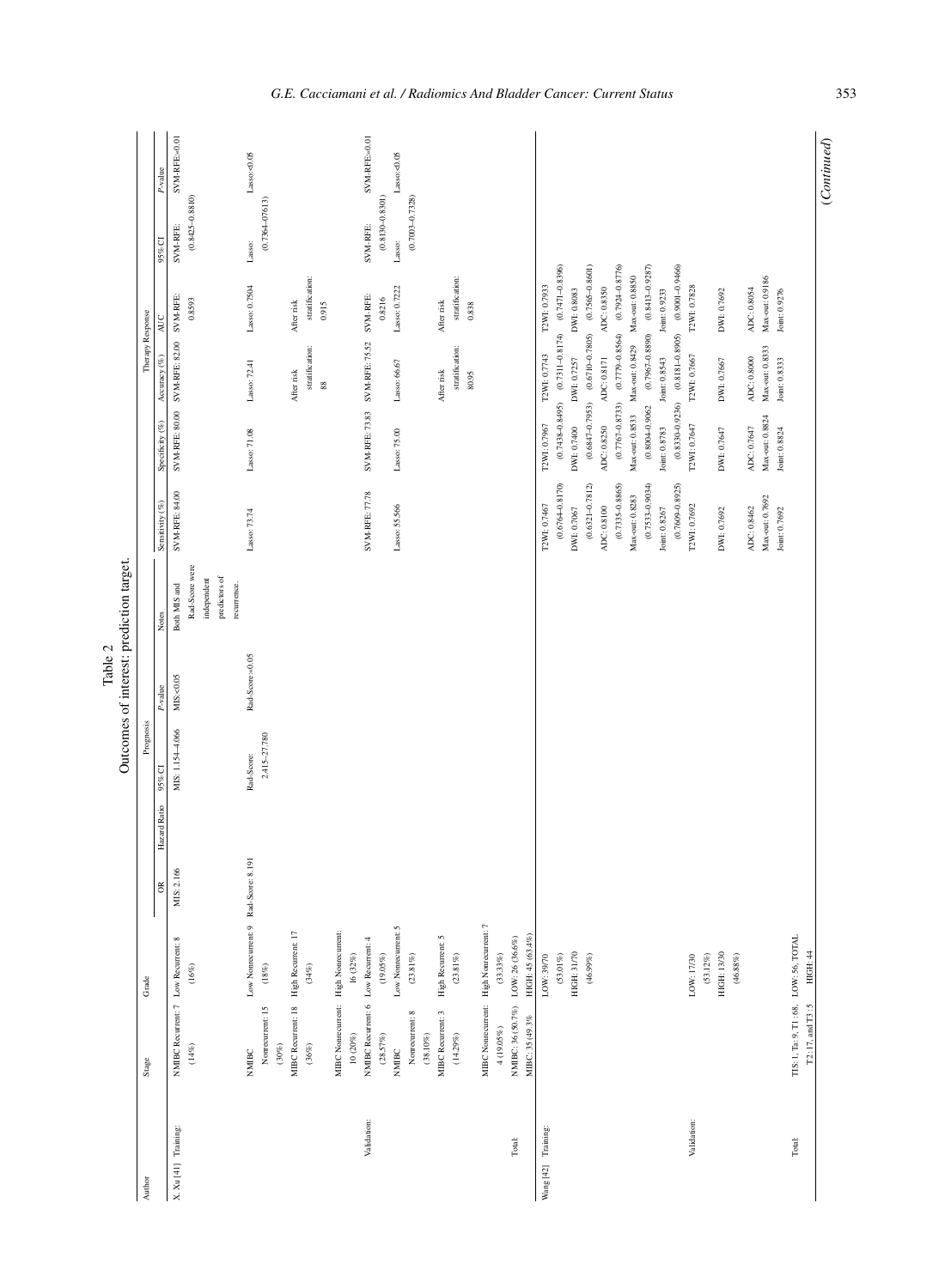|                                     |                                              |                            | (Continued)<br>Table 2 |                 |                        |                     |                                                            |                      |        |                  |
|-------------------------------------|----------------------------------------------|----------------------------|------------------------|-----------------|------------------------|---------------------|------------------------------------------------------------|----------------------|--------|------------------|
| Author                              | Grade<br>Stage                               |                            | Prognosis              |                 |                        |                     | Therapy Response                                           |                      |        |                  |
|                                     |                                              | 95% CI<br>OR Hazard Ratio  | P-value                | Notes           | Sensitivity $(\%)$     | Specificity $(\%)$  | Accuracy $(\%)$                                            | <b>AUC</b>           | 95% CI | $P$ -value       |
| $\operatorname{Lin}\left[43\right]$ | AJCC I: 0 AJCC II:                           | Radiomics:                 |                        |                 |                        |                     |                                                            | Multivariate         |        | Radiomics: 0.045 |
|                                     | $22$ AJCC III: $21$<br>$\triangle$ OC IV: 19 | $(1.015 - 3.912)$<br>1.993 |                        |                 |                        |                     |                                                            |                      |        |                  |
|                                     | $\mathbf{T1:4}\mathbf{T2:38}\mathbf{T3:17}$  | Transcriptomics:           |                        |                 |                        |                     |                                                            | Radiomics: 0.956     |        | Transcriptomics: |
|                                     | $T4:3$                                       | 2.588                      |                        |                 |                        |                     |                                                            |                      |        | 0.006            |
|                                     |                                              | $(1.317 - 5.085)$          |                        |                 |                        |                     |                                                            |                      |        |                  |
|                                     | NO: 35 N1-3: 19                              |                            |                        |                 |                        |                     |                                                            | Transcriptomics:     |        |                  |
|                                     | $NA: 8$                                      |                            |                        |                 |                        |                     |                                                            | 0.948                |        |                  |
| Training:<br>S. $Xu$ [44]           | Clinically NMIBC:                            |                            |                        |                 |                        |                     |                                                            |                      |        |                  |
|                                     | $\hbox{\small\ensuremath{\otimes}}$          |                            |                        |                 |                        |                     |                                                            |                      |        |                  |
|                                     | Clinically MIBC: 51                          |                            |                        |                 |                        |                     |                                                            |                      |        |                  |
|                                     | Pathologically                               |                            |                        |                 |                        |                     |                                                            |                      |        |                  |
|                                     | NMIBC: 45                                    |                            |                        |                 |                        |                     |                                                            |                      |        |                  |
|                                     | Pathologically                               |                            |                        |                 |                        |                     |                                                            |                      |        |                  |
|                                     | MIBC: 86                                     |                            |                        |                 |                        |                     |                                                            |                      |        |                  |
| Validation:                         | Clinically NMIBC:                            |                            |                        |                 |                        |                     |                                                            |                      |        |                  |
|                                     | $\overline{5}$                               |                            |                        |                 |                        |                     |                                                            |                      |        |                  |
|                                     | Clinically MIBC: 36                          |                            |                        |                 |                        |                     |                                                            |                      |        |                  |
|                                     | Pathologically                               |                            |                        |                 |                        |                     |                                                            |                      |        |                  |
|                                     | NMIBC: 32                                    |                            |                        |                 |                        |                     |                                                            |                      |        |                  |
|                                     | Pathologically                               |                            |                        |                 |                        |                     |                                                            |                      |        |                  |
|                                     | MIBC: 55                                     |                            |                        |                 |                        |                     |                                                            |                      |        |                  |
| Total:                              | Clinically NMIBC:                            |                            |                        | RandomForest    | RF: 0.873 (vs TUR      | RF: 0.781           | RF: 0.839                                                  | $\text{RF:}\,0.907$  |        |                  |
|                                     | $\overline{131}$                             |                            |                        | model was more  | at $0.655$ and MRI     |                     |                                                            |                      |        |                  |
|                                     |                                              |                            |                        | sensitive than  | at $0.764)$            |                     |                                                            |                      |        |                  |
|                                     |                                              |                            |                        | TUR and MRI for |                        |                     |                                                            |                      |        |                  |
|                                     |                                              |                            |                        | discriminating  |                        |                     |                                                            |                      |        |                  |
|                                     |                                              |                            |                        | MBC             |                        |                     |                                                            |                      |        |                  |
|                                     | Clinically MIBC: 87                          |                            |                        |                 | RF+TUR: 0.964          |                     | RF+TUR: 0.897                                              |                      |        |                  |
|                                     | Pathologically                               |                            |                        |                 |                        |                     |                                                            |                      |        |                  |
|                                     | NMIBC: 77                                    |                            |                        |                 |                        |                     |                                                            |                      |        |                  |
|                                     | Pathologically<br>MIBC: 141                  |                            |                        |                 |                        |                     |                                                            |                      |        |                  |
| Suarez-Ibarrola <sup>[48]</sup>     |                                              |                            |                        |                 | $>70\%$ for recurrence | ${>}70\%$ for       | 83% low vs high                                            | $0.90~(\mathrm{Xu})$ |        |                  |
|                                     |                                              |                            |                        |                 | and survival at 1,     | $\,$ recurrence and | $\operatorname*{grade}\left( \operatorname*{Zhang}\right)$ |                      |        |                  |
|                                     |                                              |                            |                        |                 | 3, and 5 years         | survival at 1,      |                                                            |                      |        |                  |
|                                     |                                              |                            |                        |                 | $(Hasanain)$           | 3, and 5 years      |                                                            |                      |        |                  |
|                                     |                                              |                            |                        |                 |                        | $(\mbox{Hasmin})$   |                                                            |                      |        |                  |
|                                     |                                              |                            |                        |                 | $0.90\;(\mathrm{Xu})$  | $0.85$ (Xu)         | 94% when                                                   | $0.86$ (Zhang)       |        |                  |
|                                     |                                              |                            |                        |                 |                        |                     | combined                                                   |                      |        |                  |
|                                     |                                              |                            |                        |                 |                        |                     | with atomic                                                |                      |        |                  |
|                                     |                                              |                            |                        |                 |                        |                     | force                                                      |                      |        |                  |
|                                     |                                              |                            |                        |                 |                        |                     | microscopy                                                 |                      |        |                  |
|                                     |                                              |                            |                        |                 |                        |                     | (Sokobv)                                                   |                      |        |                  |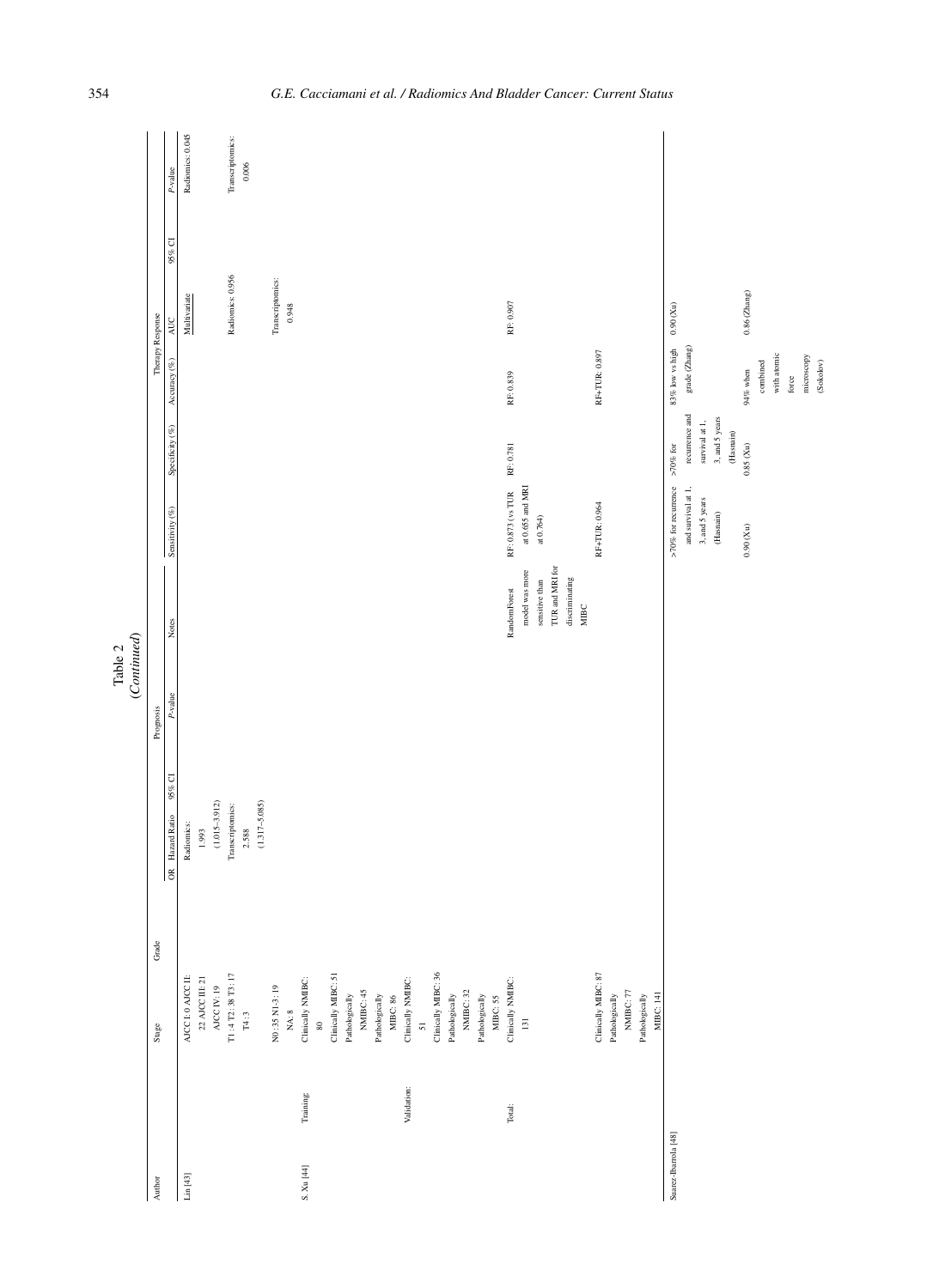| 0.80 for CDSS alone, 0.74 for no CDSS,<br>and 0.77 for physicians and CDSS<br>$0.76 - 0.77$ (Wu)<br>$_{\rm (Cha)}$ | DL-CNN: 0.73+/-0.06<br>Volume | AI-CALS: 0.70+/-0.07 | Radiologist: 0.70+/-0.06 | WHO critria | Rad1:0.63+/-.07 | Rad2: 0.61+/-.06 | <b>RECIST</b> | $\mbox{Rad1:0.65+/-.07}$ | Rad2: 0.63+/-.06 | DL-CNN: 0.73+/-0.08 | $RF-SL: 0.77 + l - 0.08$ | RF-ROI: 0.69+/-0.08    | $\rm Rad1:0.76\#/-0.08$            | Rad2:0.77+/-0.07                  | LDA Morph Set 1:0.91     | LDA Morph Set 2:0.97 | ${\rm LDA}$ Text Set $1$ : $0.91$ | LDA Text Set $2:1.$ | LDA Comb Set 1:0.92 | LDA Comb Set 2:1 | NN Morph Set 1:0.96 | NN Morph Set 2:0.98 | NN Text Set 1:0.95 | NN Text Set 2:1 | NN Comb Set 1:0.97 | NN Comb Set 2: 1 | SVM Morph Set 1:0.95 |  | SVM Morph Set 2:0.97 | SVM Text Set 1:0.92 | SVM Text Set 2:1 | SVM Comb Set 1:0.92<br>SVM Comb Set 2:1 | RAF Morph Set 1:1 | RAF Morph Set 2:1 | RAFText Set 1:1 | RAFText Set 2:1 | RAF Comb Set 1:1<br>RAF Comb Set 2:1 | LDA Morph Set 1:0.90 | LDA Morph Set 2:0.81 | ${\rm LDA}$ Text Set $1$ : $0.91$ | LDA Text Set 2:0.88 | LDA Comb Set 1:0.89 | LDA Comb Set 2:0.90 | NN Morph Set 1:0.88<br>NN Morph Set 2:0.91 |
|--------------------------------------------------------------------------------------------------------------------|-------------------------------|----------------------|--------------------------|-------------|-----------------|------------------|---------------|--------------------------|------------------|---------------------|--------------------------|------------------------|------------------------------------|-----------------------------------|--------------------------|----------------------|-----------------------------------|---------------------|---------------------|------------------|---------------------|---------------------|--------------------|-----------------|--------------------|------------------|----------------------|--|----------------------|---------------------|------------------|-----------------------------------------|-------------------|-------------------|-----------------|-----------------|--------------------------------------|----------------------|----------------------|-----------------------------------|---------------------|---------------------|---------------------|--------------------------------------------|
| $0.83$ (Zhang)<br>$0.88$ (Xu)<br>$0.87$ (Zhang)                                                                    |                               |                      |                          |             |                 |                  |               |                          |                  | DL-CNN: 34 (81%)    | RF-SL: 33 (78.6%)        | RF-ROI: 23 (54.8%)     | Radl: 18 $(42.9\%)$                | $\operatorname{Rad2}:16~(38.1\%)$ |                          |                      |                                   |                     |                     |                  |                     |                     |                    |                 |                    |                  |                      |  |                      |                     |                  |                                         |                   |                   |                 |                 |                                      |                      |                      |                                   |                     |                     |                     |                                            |
| $0.78$ ( $\Delta$ ang)                                                                                             |                               |                      |                          |             |                 |                  |               |                          |                  | DL-CNN: 6 (50%)     | RF-SL: 6 (50%)           | RF-ROI: $8$ $(66.7\%)$ | $\operatorname{Radi}:11\,(91.7\%)$ | $\operatorname{Rad2:11~(91.7\%)}$ |                          |                      |                                   |                     |                     |                  |                     |                     |                    |                 |                    |                  |                      |  |                      |                     |                  |                                         |                   |                   |                 |                 |                                      |                      |                      |                                   |                     |                     |                     |                                            |
|                                                                                                                    |                               |                      |                          |             |                 |                  |               |                          |                  |                     |                          |                        |                                    |                                   |                          |                      |                                   |                     |                     |                  |                     |                     |                    |                 |                    |                  |                      |  |                      |                     |                  |                                         |                   |                   |                 |                 |                                      |                      |                      |                                   |                     |                     |                     |                                            |
|                                                                                                                    |                               |                      |                          |             |                 |                  |               |                          |                  |                     |                          |                        |                                    |                                   | $<$ T2:43 (not treated   | with                 | NAC)<br><br>2:41<br>(treated      | with NAC)           |                     |                  |                     |                     |                    |                 |                    |                  |                      |  |                      |                     |                  |                                         |                   |                   |                 |                 |                                      |                      |                      |                                   |                     |                     |                     |                                            |
|                                                                                                                    | Cha 2016 [33]                 |                      |                          |             |                 |                  |               |                          |                  | Cha 2017 [49]       |                          |                        |                                    |                                   | Garapat [45] i Training: |                      |                                   |                     |                     |                  |                     |                     |                    |                 |                    |                  |                      |  |                      |                     |                  |                                         |                   |                   |                 |                 |                                      | Validation:          |                      |                                   |                     |                     |                     |                                            |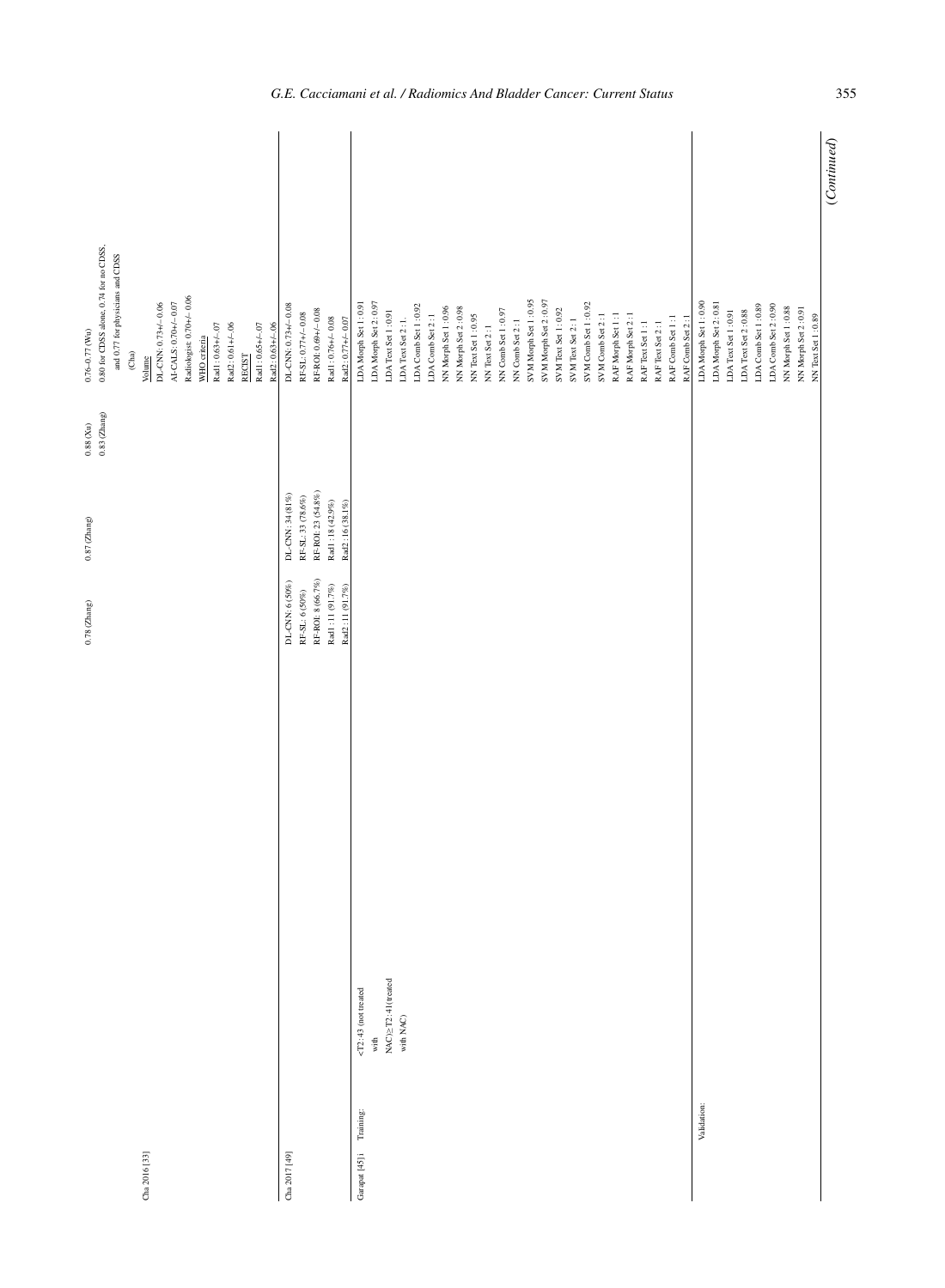|                                   |          |                           |            | ${\bf Table ~2} \\ (Continued)$ |                 |                 |                  |                        |                 |            |
|-----------------------------------|----------|---------------------------|------------|---------------------------------|-----------------|-----------------|------------------|------------------------|-----------------|------------|
| ${\bf S} {\bf u} {\bf g} {\bf c}$ | Grade    |                           | Prognosis  |                                 |                 |                 | Therapy Response |                        |                 |            |
|                                   |          | 95% CI<br>OR Hazard Ratio | $P$ -value | Notes                           | Sensitivity (%) | Specificity (%) | Accuracy $(\%)$  | <b>AUC</b>             | 95% CI          | $P$ -value |
|                                   |          |                           |            |                                 |                 |                 |                  | NN Text Set            |                 |            |
|                                   |          |                           |            |                                 |                 |                 |                  | 2:0.92                 |                 |            |
|                                   |          |                           |            |                                 |                 |                 |                  | NN Comb Set            |                 |            |
|                                   |          |                           |            |                                 |                 |                 |                  | 1:0.91                 |                 |            |
|                                   |          |                           |            |                                 |                 |                 |                  | NN Comb Set            |                 |            |
|                                   |          |                           |            |                                 |                 |                 |                  | 2:0.95                 |                 |            |
|                                   |          |                           |            |                                 |                 |                 |                  | SVM Morph Set          |                 |            |
|                                   |          |                           |            |                                 |                 |                 |                  | $1:0.88$               |                 |            |
|                                   |          |                           |            |                                 |                 |                 |                  | SVM Morph Set          |                 |            |
|                                   |          |                           |            |                                 |                 |                 |                  | 2:0.90                 |                 |            |
|                                   |          |                           |            |                                 |                 |                 |                  | SVM Text Set           |                 |            |
|                                   |          |                           |            |                                 |                 |                 |                  | 1:0.91                 |                 |            |
|                                   |          |                           |            |                                 |                 |                 |                  | SVM Text Set           |                 |            |
|                                   |          |                           |            |                                 |                 |                 |                  | 2:0.89                 |                 |            |
|                                   |          |                           |            |                                 |                 |                 |                  | SVM Comb Set           |                 |            |
|                                   |          |                           |            |                                 |                 |                 |                  | 1:0.92                 |                 |            |
|                                   |          |                           |            |                                 |                 |                 |                  | SVM Comb Set           |                 |            |
|                                   |          |                           |            |                                 |                 |                 |                  | 2:0.89                 |                 |            |
|                                   |          |                           |            |                                 |                 |                 |                  | RAF Morph Set          |                 |            |
|                                   |          |                           |            |                                 |                 |                 |                  | $1:0.83$               |                 |            |
|                                   |          |                           |            |                                 |                 |                 |                  | RAF Morph Set          |                 |            |
|                                   |          |                           |            |                                 |                 |                 |                  | 2:0.88                 |                 |            |
|                                   |          |                           |            |                                 |                 |                 |                  | RAF Text Set           |                 |            |
|                                   |          |                           |            |                                 |                 |                 |                  | 1:0.89                 |                 |            |
|                                   |          |                           |            |                                 |                 |                 |                  | RAF Text Set           |                 |            |
|                                   |          |                           |            |                                 |                 |                 |                  | 2:0.97                 |                 |            |
|                                   |          |                           |            |                                 |                 |                 |                  | RAF Comb Set           |                 |            |
|                                   |          |                           |            |                                 |                 |                 |                  | 1:0.86                 |                 |            |
|                                   |          |                           |            |                                 |                 |                 |                  | RAF Comb Set<br>2:0.96 |                 |            |
| NMIBC and low                     | LOW: 32  |                           |            |                                 | $23\ (78.4\%)$  | $28\ (87.1\%)$  | 51 (82.9%)       | $\!.861$               | $0.851 - 0.870$ | $-0.01$    |
| grade: 19                         |          |                           |            |                                 |                 |                 |                  |                        |                 |            |
| $(59.4\%)$                        |          |                           |            |                                 |                 |                 |                  |                        |                 |            |
| NMIBC and high                    | HIGH: 29 |                           |            |                                 |                 |                 |                  |                        |                 |            |
| grade: 9 $(31.0\%)$               |          |                           |            |                                 |                 |                 |                  |                        |                 |            |
| MIBC and low                      |          |                           |            |                                 |                 |                 |                  |                        |                 |            |
| grade: 9 $(28.1\%)$               |          |                           |            |                                 |                 |                 |                  |                        |                 |            |
| MIBC and high                     |          |                           |            |                                 |                 |                 |                  |                        |                 |            |
| $\emph{grade}$ : $18$             |          |                           |            |                                 |                 |                 |                  |                        |                 |            |
| $(62.1\%)$                        |          |                           |            |                                 |                 |                 |                  |                        |                 |            |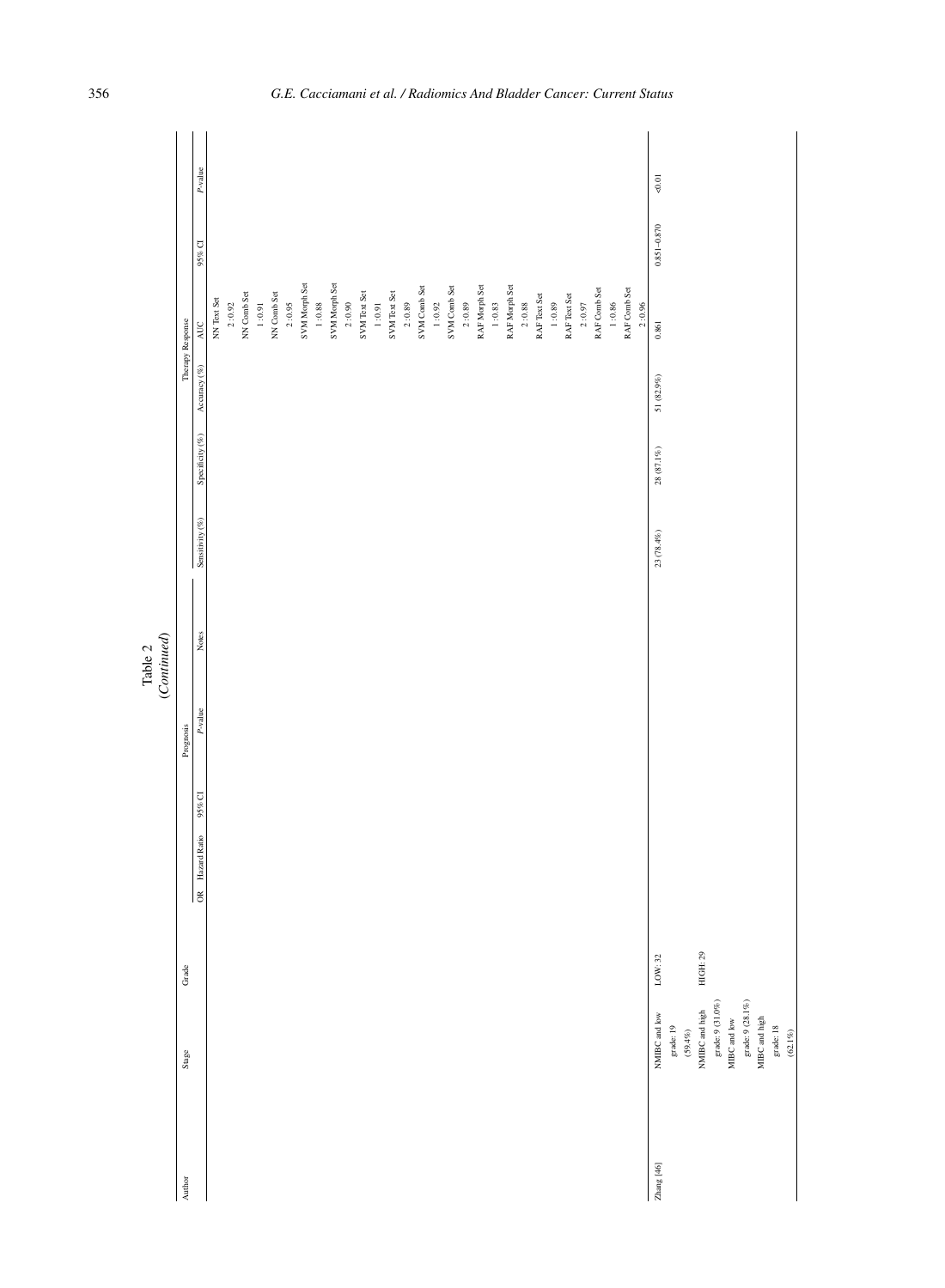| Zheng [47] Training:                                                                          | Clinically <ct2:48< td=""><td></td><td></td><td></td><td>Radiomics</td></ct2:48<>                  |                                           |                                                    |                                                     | Radiomics                     |
|-----------------------------------------------------------------------------------------------|----------------------------------------------------------------------------------------------------|-------------------------------------------|----------------------------------------------------|-----------------------------------------------------|-------------------------------|
|                                                                                               | $(36.9\%)$                                                                                         |                                           |                                                    |                                                     |                               |
|                                                                                               | $Clinically \ge cT2:82$                                                                            |                                           |                                                    |                                                     | 0.913                         |
|                                                                                               | $(63.1\%)$                                                                                         |                                           |                                                    |                                                     | $(0.864 - 0.963)$             |
|                                                                                               | Pathologically <pt2:74< td=""><td></td><td></td><td></td><td>optimism-</td></pt2:74<>              |                                           |                                                    |                                                     | optimism-                     |
|                                                                                               | $(56.9\%)$                                                                                         |                                           |                                                    |                                                     | $\emph{corrected}$            |
|                                                                                               |                                                                                                    |                                           |                                                    |                                                     | AUC: 0.912                    |
|                                                                                               | Pathologically $\geq pT2:56$                                                                       |                                           |                                                    |                                                     | Nomogram                      |
|                                                                                               | $(43.1\%)$                                                                                         |                                           |                                                    |                                                     |                               |
|                                                                                               |                                                                                                    |                                           |                                                    |                                                     | 0.922                         |
|                                                                                               |                                                                                                    |                                           |                                                    |                                                     | $(0.879 - 0.965)$             |
|                                                                                               |                                                                                                    |                                           |                                                    |                                                     | optimism-                     |
|                                                                                               |                                                                                                    |                                           |                                                    |                                                     | $\operatorname{corrected}$    |
|                                                                                               |                                                                                                    |                                           |                                                    |                                                     | AUC: 0.921                    |
| Validation:                                                                                   | Clinically<br><ct2:27< td=""><td></td><td></td><td>Discriminatory</td><td>Radiomics</td></ct2:27<> |                                           |                                                    | Discriminatory                                      | Radiomics                     |
|                                                                                               | $(39.1\%)$                                                                                         |                                           |                                                    | accuracy for $\mathbb T$                            |                               |
|                                                                                               |                                                                                                    |                                           |                                                    | stage: $0.919$                                      |                               |
|                                                                                               |                                                                                                    |                                           |                                                    | $(.882 - .956)$                                     |                               |
|                                                                                               |                                                                                                    |                                           |                                                    | $\operatorname{compared}$ to                        |                               |
|                                                                                               |                                                                                                    |                                           |                                                    | TURBT at                                            |                               |
|                                                                                               |                                                                                                    |                                           |                                                    | $\rm 0.803$                                         |                               |
|                                                                                               |                                                                                                    |                                           |                                                    | $(.750 - .858)$                                     |                               |
|                                                                                               | $Clinically \geq cT2:42$                                                                           |                                           |                                                    |                                                     | 0.874                         |
|                                                                                               | $(60.9\%)$                                                                                         |                                           |                                                    |                                                     | $(0.791 - 0.958)$             |
|                                                                                               | Pathologically <pt2:38< td=""><td></td><td></td><td></td><td>Nomogram</td></pt2:38<>               |                                           |                                                    |                                                     | Nomogram                      |
|                                                                                               | $(55.1\%)$                                                                                         |                                           |                                                    |                                                     |                               |
|                                                                                               | Pathologically $\geq$ pT2 : 31                                                                     |                                           |                                                    |                                                     | $0.876\ (0.791 -$             |
|                                                                                               | $(44.9\%)$                                                                                         |                                           |                                                    |                                                     | 0.961)                        |
| $\ensuremath{\mathsf{Fan}}\xspace[50]$                                                        | Muslee invasive                                                                                    |                                           |                                                    |                                                     |                               |
|                                                                                               | UCs: 14 (42.4%)                                                                                    |                                           |                                                    |                                                     |                               |
|                                                                                               | Muscle invasive                                                                                    |                                           |                                                    |                                                     |                               |
|                                                                                               | MPCs: 31                                                                                           |                                           |                                                    |                                                     |                               |
|                                                                                               | $(93.9\%)$                                                                                         |                                           |                                                    |                                                     |                               |
| $\begin{array}{ll} \text{Lim [51]} & \leq \!\! \text{I2 vs.} \geq \!\! \text{I3} \end{array}$ | $\geq$ T2:26                                                                                       | Tumor                                     | Tumor                                              | Univariate                                          | Tumor                         |
|                                                                                               | $(72.2\%) \geq 13:19$                                                                              |                                           |                                                    |                                                     |                               |
|                                                                                               | $(52.8\%)$                                                                                         |                                           |                                                    |                                                     |                               |
|                                                                                               |                                                                                                    | $\geq$ T3 vs. $\leq$ T2 T2 entropy: 4.56  | $\geq$ T3 vs.<br>$\leq$ T2 T2                      | Tumor                                               | $\geq$ T3 vs.<br>$\leq$ T2 T2 |
|                                                                                               |                                                                                                    |                                           | entropy:                                           |                                                     | $\text{entropy: } 0.85$       |
|                                                                                               |                                                                                                    |                                           | $1.49 - 20.41$                                     |                                                     |                               |
|                                                                                               |                                                                                                    | $\geq$ T3 vs. $\leq$ T2 ADC entropy: 2.24 | ${\geq}\texttt{TS}$ vs.<br>${\leq}\texttt{T2}$ ADC | ${\geq}\texttt{TS}\texttt{vs.}{\leq}\texttt{TZ}$ T2 | ${\geq}T3$ vs. ${\leq}T2$     |
|                                                                                               |                                                                                                    |                                           | entropy:                                           | entropy: 0.004                                      | ADC entropy:                  |
|                                                                                               |                                                                                                    |                                           | $1.13 - 5.31$                                      |                                                     | $\rm 0.80$                    |
|                                                                                               |                                                                                                    |                                           |                                                    |                                                     | (Continued)                   |

## *G.E. Cacciamani et al. / Radiomics And Bladder Cancer: Current Status* 357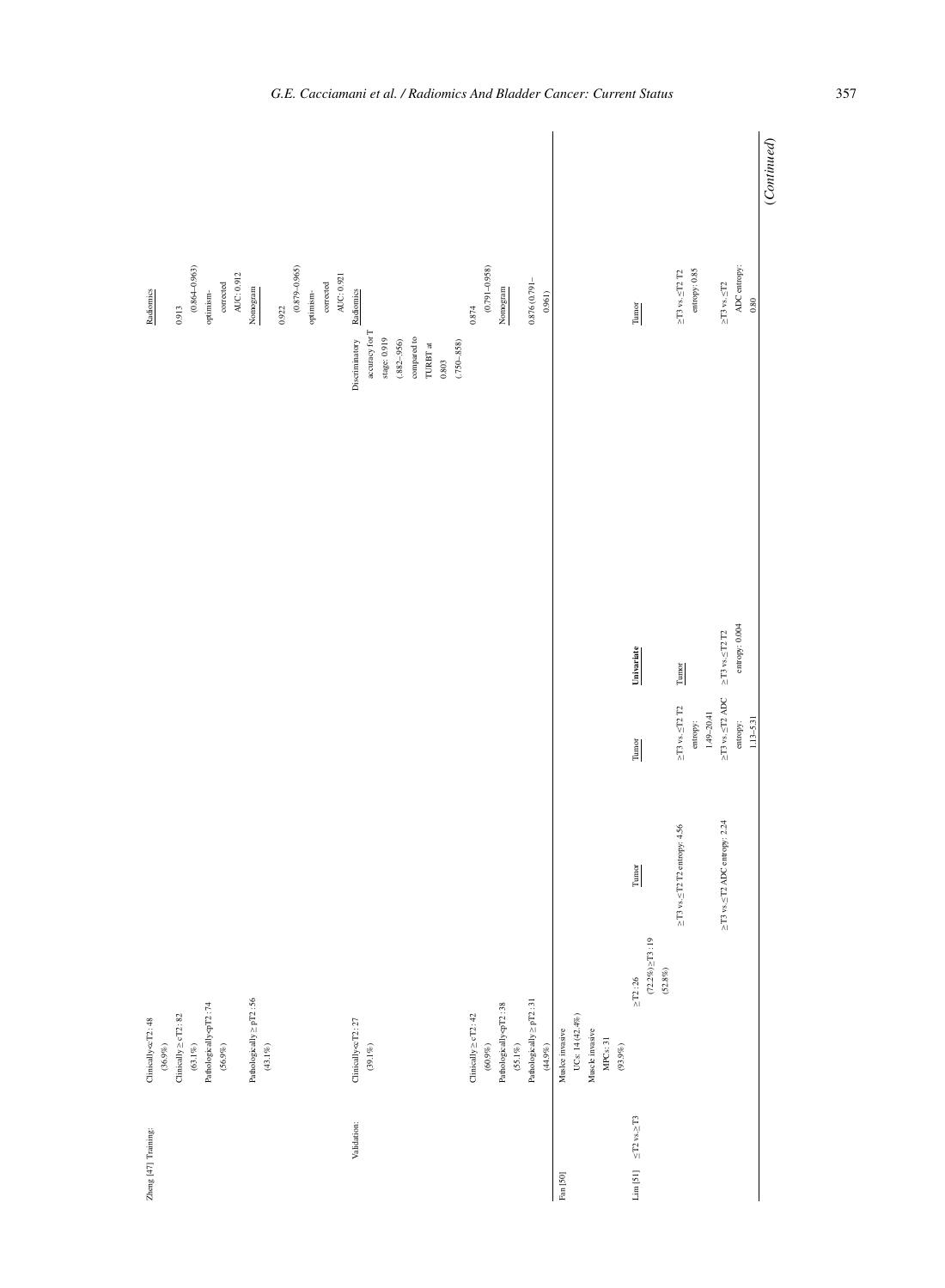|                        |                   | $P$ -value                                  |                            |                 |                                           |                  |                 |                                                                                                                                                                                                                                                                                                                                                                                                                                                                                    |                 |                |                  |                            |                |                             |                |              |       |                                   |                |                                 |               |                  |                            |                |                             |                |                    |                                                                                                                                                                                                                                        |              |               |                            |                       |                                             |                |                |
|------------------------|-------------------|---------------------------------------------|----------------------------|-----------------|-------------------------------------------|------------------|-----------------|------------------------------------------------------------------------------------------------------------------------------------------------------------------------------------------------------------------------------------------------------------------------------------------------------------------------------------------------------------------------------------------------------------------------------------------------------------------------------------|-----------------|----------------|------------------|----------------------------|----------------|-----------------------------|----------------|--------------|-------|-----------------------------------|----------------|---------------------------------|---------------|------------------|----------------------------|----------------|-----------------------------|----------------|--------------------|----------------------------------------------------------------------------------------------------------------------------------------------------------------------------------------------------------------------------------------|--------------|---------------|----------------------------|-----------------------|---------------------------------------------|----------------|----------------|
|                        | Therapy Response  | 95% CI<br><b>AUC</b><br>Асс<br>uracy $(\%)$ | Extravesical Fat           |                 | $\geq$ T3 vs.<br>$\leq$ T2 T2             | entropy: 0.84    |                 | $\geq$ T3 vs.<br>$\leq$ T2                                                                                                                                                                                                                                                                                                                                                                                                                                                         | ADC entropy:    | $0.82\,$       |                  |                            |                |                             |                |              |       |                                   |                |                                 |               |                  |                            |                |                             |                | Tumor              | ${\geq}T3$ vs.<br>${\leq}T2$                                                                                                                                                                                                           | ADC entropy: | $0.76$        | Extravesical Fat           |                       | $\geq$ T3 vs. $\leq$ T2 T2                  | entropy: 0.78  |                |
|                        |                   | Specificity $(\%)$<br>Sensitivity (%)       |                            |                 |                                           |                  |                 |                                                                                                                                                                                                                                                                                                                                                                                                                                                                                    |                 |                |                  |                            |                |                             |                |              |       |                                   |                |                                 |               |                  |                            |                |                             |                |                    |                                                                                                                                                                                                                                        |              |               |                            |                       |                                             |                |                |
| (Continued)<br>Table 2 |                   | Notes<br>$P$ -value                         | $\geq$ T3 vs. $\leq$ T2 T2 | kurtosis: 0.018 | ${\geq} T3$ vs. ${\leq} T2$ ADC           | entropy: $0.002$ |                 | $\geq$ T3 vs. $\leq$ T2 T2                                                                                                                                                                                                                                                                                                                                                                                                                                                         | kurtosis: 0.011 |                | Extravesical Fat | $\geq$ T3 vs. $\leq$ T2 T2 | entropy: 0.001 | $\geq$ T3 vs. $\leq$ T2 ADC | entropy: 0.001 | Multivariate | Tumor | ${\geq}13$ vs. ${\leq}12$<br>$12$ | entropy: 0.006 | ${\geq} T3$ vs. ${\leq} T2$ ADC | ептору: 0.019 | Extravesical Fat | $\geq$ T3 vs. $\leq$ T2 T2 | entropy: 0.005 | $\geq$ T3 vs. $\leq$ T2 ADC | entropy: 0.002 | Univariate         | Tumor                                                                                                                                                                                                                                  |              |               | $\geq$ T3 vs. $\leq$ T2 T2 | $\,$ entropy: $0.016$ | $\geq$ T3 vs. $\leq$ T2 ADC                 | entropy: 0.019 |                |
|                        | Prognosis         | 95% CI<br>Hazard Ratio                      | Extravesical Fat           |                 | $\geq$ T3 vs. $\leq$ T2 T2                | entropy:         | $3.01 - 200.80$ | $\geq$ T3 vs.<br>$\leq$ T2 ADC                                                                                                                                                                                                                                                                                                                                                                                                                                                     | entropy:        | $1.90 - 32.40$ |                  |                            |                |                             |                |              |       |                                   |                |                                 |               |                  |                            |                |                             |                | Tumor              | $\geq$ T3 vs. $\leq$ T2 ADC                                                                                                                                                                                                            | entropy:     | $1.08 - 5.03$ | Extravesical Fat           |                       | $\geq$ T3 vs.<br>$\leq$ T2 ADC              | entropy:       | $1.25 - 16.97$ |
|                        |                   | $\approx$                                   | Extravesical Fat           |                 | $\geq$ T3 vs. $\leq$ T2 T2 entropy: 17.50 |                  |                 | ≥T3 vs. <t2 6.54<="" adc="" entropy:="" td=""><td></td><td></td><td></td><td></td><td></td><td></td><td></td><td></td><td></td><td></td><td></td><td></td><td></td><td></td><td></td><td></td><td></td><td></td><td>Tumor</td><td>≥T3 vs. <t2 2.11<="" adc="" entropy:="" td=""><td></td><td></td><td>Extravesical Fat</td><td></td><td><math display="inline">\geq</math> T3 vs.<br/><math display="inline">\leq</math> T2 ADC entropy: 3.8</td><td></td><td></td></t2></td></t2> |                 |                |                  |                            |                |                             |                |              |       |                                   |                |                                 |               |                  |                            |                |                             |                | Tumor              | ≥T3 vs. <t2 2.11<="" adc="" entropy:="" td=""><td></td><td></td><td>Extravesical Fat</td><td></td><td><math display="inline">\geq</math> T3 vs.<br/><math display="inline">\leq</math> T2 ADC entropy: 3.8</td><td></td><td></td></t2> |              |               | Extravesical Fat           |                       | $\geq$ T3 vs.<br>$\leq$ T2 ADC entropy: 3.8 |                |                |
|                        | Grade             |                                             |                            |                 |                                           |                  |                 |                                                                                                                                                                                                                                                                                                                                                                                                                                                                                    |                 |                |                  |                            |                |                             |                |              |       |                                   |                |                                 |               |                  |                            |                |                             |                |                    |                                                                                                                                                                                                                                        |              |               |                            |                       |                                             |                |                |
|                        | $S^{\text{tage}}$ |                                             |                            |                 |                                           |                  |                 |                                                                                                                                                                                                                                                                                                                                                                                                                                                                                    |                 |                |                  |                            |                |                             |                |              |       |                                   |                |                                 |               |                  |                            |                |                             |                |                    |                                                                                                                                                                                                                                        |              |               |                            |                       |                                             |                |                |
|                        | Author            |                                             |                            |                 |                                           |                  |                 |                                                                                                                                                                                                                                                                                                                                                                                                                                                                                    |                 |                |                  |                            |                |                             |                |              |       |                                   |                |                                 |               |                  |                            |                |                             |                | $T1$ vs. $\geq T2$ |                                                                                                                                                                                                                                        |              |               |                            |                       |                                             |                |                |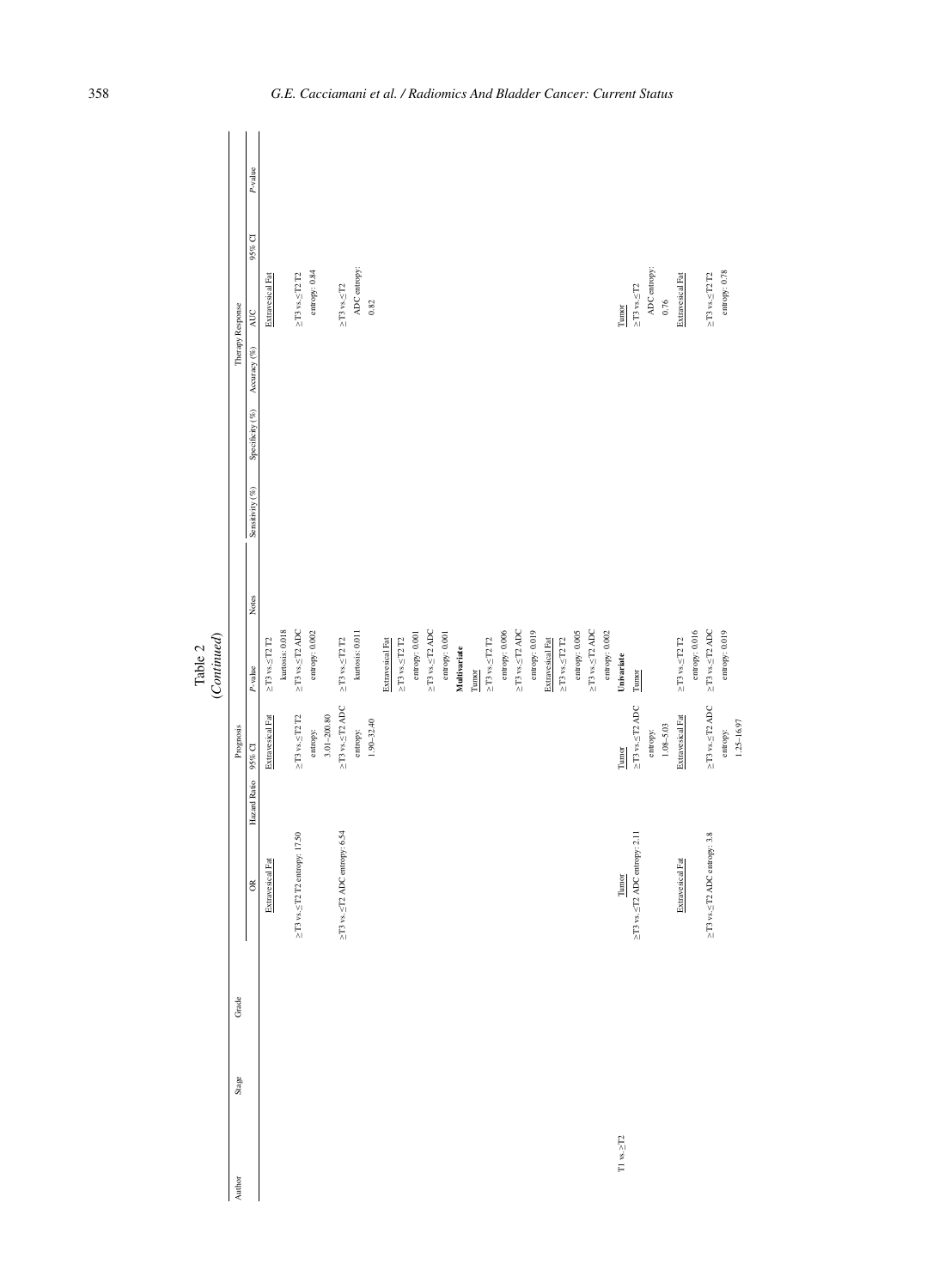| ${\geq}T3$ vs. ${\leq}T2$ | ADC entropy:<br>0.74 |                            |                  |                                |                  |              |       |                                    |                  |                  |                                |                           | Predicting PFS:       |                            | Entropy 69%   |                    | Mean 65%         | Combined model | $90\%$                  |
|---------------------------|----------------------|----------------------------|------------------|--------------------------------|------------------|--------------|-------|------------------------------------|------------------|------------------|--------------------------------|---------------------------|-----------------------|----------------------------|---------------|--------------------|------------------|----------------|-------------------------|
|                           |                      |                            |                  |                                |                  |              |       |                                    |                  |                  |                                |                           | Predicting PFS:       |                            | Entropy 90%   |                    | Mean $90\%$      | Combined model | $80\%$                  |
|                           |                      |                            |                  |                                |                  |              |       |                                    |                  |                  |                                |                           | Predicting PFS:       |                            | Entropy 58%   |                    | Mean 53%         | Combined model | 95%                     |
| Extravesical Fat          |                      | $\geq$ T3 vs. $\leq$ T2 T2 | entropy: $0.010$ | $\geq$ T3 vs.<br>$\leq$ T2 ADC | entropy: $0.029$ | Multivariate | Tumor | ${\geq} T3$ vs.<br>${\leq} T2$ ADC | entropy: $0.027$ | Extravesical Fat | $\geq$ T3 vs.<br>$\leq$ T2 ADC | $\frac{envopy: 0.010}{1}$ | Predicting PFS:       |                            | Entropy 0.044 |                    | Mean 0.042       | Combined       | $\text{model} < 0.0007$ |
|                           |                      |                            |                  |                                |                  |              |       |                                    |                  |                  |                                |                           | Predicting PFS:       |                            | Entropy       | $(2.25 - 7156.46)$ | Mean (1.02-1.23) |                |                         |
|                           |                      |                            |                  |                                |                  |              |       |                                    |                  |                  |                                |                           | Predicting PFS:       |                            | Entropy 45.49 |                    | Mean 1.09        |                |                         |
|                           |                      |                            |                  |                                |                  |              |       |                                    |                  |                  |                                |                           | Metastatic urothelial | carcinoma: 42<br>$(100\%)$ |               |                    |                  |                |                         |
|                           |                      |                            |                  |                                |                  |              |       |                                    |                  |                  |                                |                           | Alessandrino [52]     |                            |               |                    |                  |                |                         |

 $\overline{\phantom{a}}$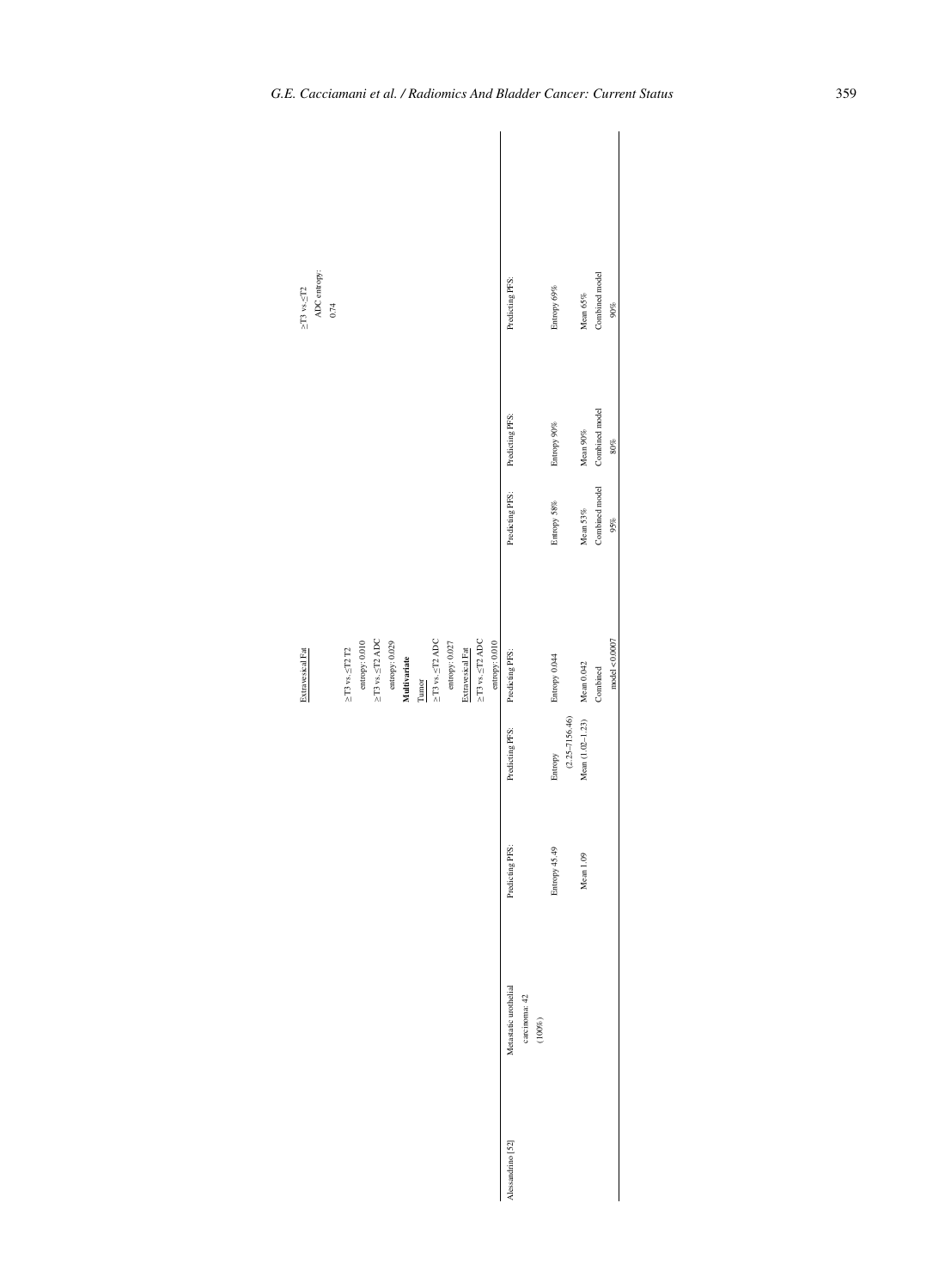Our paper systematically reviews the current evidences regarding the impact of radiomics and ML-augmented radiomics on bladder cancer staging, grading, therapy response and prognosis. The main limitation of our study is the paucity of significant literature on this subject. Since the application of radiomics is non-standardized across different studies, and the metrics used to report their respective performances are also different we cannot summarize them in a meta-analytic fashion.

## **CONCLUSION**

Radiomics shows great potential in bladder cancer detection, staging, grading, and response to therapy, thereby supporting the physician in personalizing patient management. While promising, the application of radiomic approaches in clinical practice is hampered by the lack of familiarity among radiologists and the physician community, and by the limited availability of efficient and standardized systems of feature extraction and data sharing. In addition, the majority of radiomics studies are retrospective, single institution studies with a relatively small sample size, and larger studies conducted across multiple institutions are needed to validate these preliminary results. As this is a relatively new field, and the technology is still evolving, we expect to see similar retrospective studies being published in the near future. However, the application of radiomic evaluation in a multicenter prospective trial should help in the evolution of this method to a more consistent methodology. In addition, the lack of significant studies where radiomic metrics are correlated with molecular, immune, or proteomic data has led to the published literature being essentially limited to morphological analysis (staging and grading). The development of VIRADs (Vesical Imaging -Reporting and Data system) using standardized MR protocols which are more sensitive and specific to grading and staging of bladder cancer would also lead to a large number of studies where MR-based radiomic studies would be a natural next step [53]. Extension and validation of this promising technology in large multisite prospective trials is warranted to pave the way for its clinical translation.

## **ACKNOWLEDGMENTS**

The authors have no acknowledgements

# **FUNDING**

The authors report no funding.

# **AUTHOR CONTRIBUTIONS**

Giovanni Cacciamani: conception, original draft, project administration: formal analysis, investigation and review and editing; Nima Nassiri,: writing, analysis and review; Bino Varghese: writing, analysis and review; Kevin King : review and editing of manuscript; Darryl Hwang : review and editing of manuscript; Marissa Maas : writing, analysis and review; Andre Abreu: review and editing of manuscript; Inderbir Gill: review and editing of manuscript; Vinay Duddalwar: Concept, background, supervision final review and edits, guaranteer of integrity.

All authors provided critical feedback and helped shape the research, analysis and manuscript.

# **ETHICAL CONSIDERATIONS**

This paper is a literature review and discussion that does not present any primary results of the studies it describes and does not present any original information. As such, it is exempt from any requirement for Institutional Review Board approval.

# **CONFLICT OF INTEREST**

Giovanni Cacciamani: No conflicts of Interest Nima Nassiri,: No conflicts of Interest Bino Varghese : No conflicts of Interest Kevin King : No conflicts of Interest Darryl Hwang No conflicts of Interest Marissa Maas, : No conflicts of Interest Andre Abreu,: Procter in training for Steba Biotech Inderbir Gill, : Unpaid consultant for Steba Biotech Vinay Duddalwar: Consultant: Radmetrix Inc, Medical Advisory Board:

DeepTek

## **REFERENCES**

- [1] Survival Rates for Bladder Cancer.
- [2] Martinez Rodriguez RH, Buisan Rueda O, Ibarz L. Bladder cancer: Present and future. Med clinica. 2017;149(10):449-55. doi:10.1016/j.medcli.2017.06.009
- [3] Siegel RL, Miller KD, Jemal A. Cancer statistics, 2020. CA Cancer J Clin. 2020;70(1):7-30. doi:10.3322/caac.21590
- [4] Salmanoglu E, Halpern E, Trabulsi EJ, Kim S, Thakur ML. A glance at imaging bladder cancer. Clin Transl Imaging. 2018;6(4):257-69. doi:10.1007/s40336-018-0284-9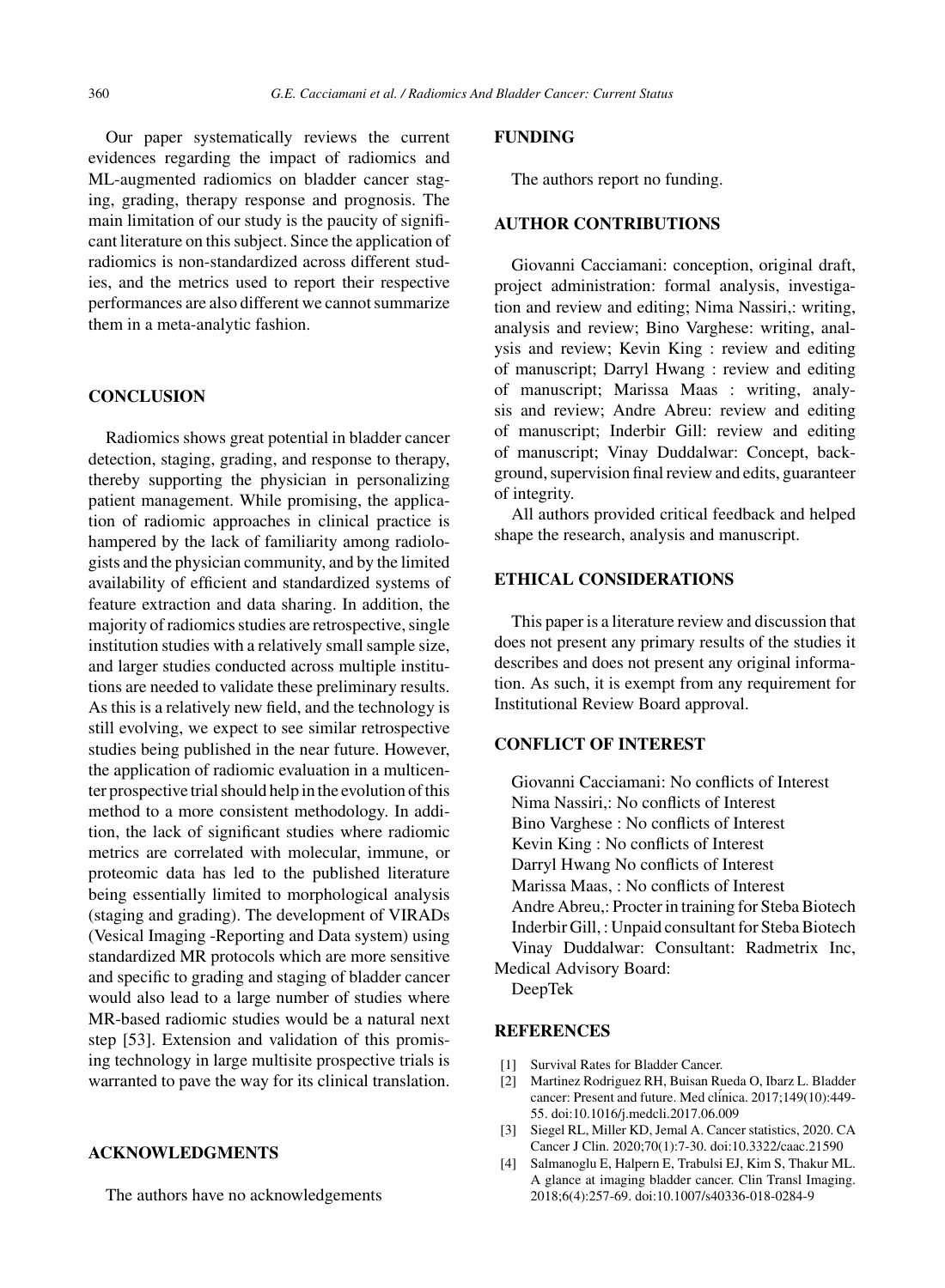- [5] Isfoss BL. The sensitivity of fluorescent-light cystoscopy for the detection of carcinoma in situ (CIS) of the bladder: A meta-analysis with comments on gold standard. BJU Int. 2011;108(11):1703-7. doi:10.1111/j.1464- 410X.2011.10485.x
- [6] Care P. Bladder cancer: diagnosis and management of bladder cancer: ©NICE (2015) Bladder cancer: diagnosis and management of bladder cancer. BJU Int. 2017;120(6):755- 65. doi:10.1111/bju.14045
- [7] Park JC, Hahn NM. Bladder cancer: a disease ripe for major advances. Clin Adv Hematol Oncol H O. 2014;12(12):838- 45.
- [8] Aragon-Ching JB, Werntz RP, Zietman AL, Steinberg GD. Multidisciplinary Management of Muscle-Invasive Bladder Cancer: Current Challenges and Future Directions. Am Soc Clin Oncol Educ B. 2018;38:307-18. doi:10.1200/EDBK 201227
- [9] Aerts HJWL, Velazquez ER, Leijenaar RTH, et al. Decoding tumour phenotype by noninvasive imaging using a quantitative radiomics approach. Nat Commun. 2014;5. doi:10.1038/ncomms5006
- [10] Gillies RJ, Kinahan PE, Hricak H. Radiomics: Images are more than pictures, they are data. Radiology. 2016;278(2):563-77. doi:10.1148/radiol.2015151169
- [11] Barger RL. Radiologists Need to Know. Ajr. 2015;(November 2013):941-946. doi:10.2214/AJR.12.9501
- [12] Larue RTHM, Defraene G, De Ruysscher D, Lambin P, Van Elmpt W. Quantitative radiomics studies for tissue characterization: A review of technology and methodological procedures. Br J Radiol. 2017;90(1070). doi:10.1259/bjr.20160665
- [13] Berenguer R, Del Rosario Pastor-Juan M, Canales-Vázquez J, et al. Radiomics of CT features may be nonreproducible and redundant: Influence of CT acquisition parameters. Radiology. 2018;288(2):407-15. doi:10.1148/radiol.2018172361
- [14] Varghese BA, Hwang D, Cen SY, et al. Reliability of CTbased texture features: Phantom study. J Appl Clin Med Phys. 2019;20(8):155-63. doi:10.1002/acm2.12666
- [15] Fave X, Zhang L, Yang J, et al. Impact of image preprocessing on the volume dependence and prognostic potential of radiomics features in non-small cell lung cancer. Transl Cancer Res. 2016;5(4):349-63. doi:10.21037/tcr.2016.07.11
- [16] Mackin D, Fave X, Zhang L, et al. Measuring computed tomography scanner variability of radiomics features. Invest Radiol. 2015;50(11):757-65. doi:10.1097/RLI.0000000000000180
- [17] Forghani R, Savadjiev P, Chatterjee A, Muthukrishnan N, Reinhold C, Forghani B. Radiomics and Artificial Intelligence for Biomarker and Prediction Model Development in Oncology. Comput Struct Biotechnol J. 2019;17:995-1008. doi:10.1016/j.csbj.2019.07.001
- [18] Parmar C, Grossmann P, Bussink J, Lambin P, Aerts HJWL. Machine Learning methods for Quantitative Radiomic Biomarkers. Sci Rep. 2015;5:1-11. doi:10.1038/srep13087
- [19] Ge L, Chen Y, Yan C, et al. Study Progress of Radiomics With Machine Learning for Precision Medicine in Bladder Cancer Management. Front Oncol. 2019;9(November). doi:10.3389/fonc.2019.01296
- [20] Vallières M, Zwanenburg A, Badic B, Le Rest CC, Visvikis D, Hatt M. Responsible radiomics research for faster clinical translation. J Nucl Med. 2018;59(2):189-93. doi:10.2967/jnumed.117.200501
- [21] Aerts HJWL. Data science in radiology: A path forward. Clin Cancer Res. 2018;24(3):532-4. doi:10.1158/1078- 0432.CCR-17-2804
- [22] Varghese BA, Cen SY, Hwang DH, Duddalwar VA. Texture analysis of imaging: What radiologists need to know. Am J Roentgenol. 2019;212(3):520-8. doi:10.2214/AJR.18.20624
- [23] Sanduleanu S, Woodruff HC, de Jong EEC, et al. Tracking tumor biology with radiomics: A systematic review utilizing a radiomics quality score. Radiother Oncol. 2018;127(3):349-60. doi:10.1016/j.radonc.2018.03.033
- [24] Collins GS, Reitsma JB, Altman DG, Moons KGM. Transparent reporting of a multivariable prediction model for individual prognosis or diagnosis (TRIPOD): The TRIPOD statement. BMJ. 2015;350:1-9. doi:10.1136/bmj.g7594
- [25] Li Q, Gavrielides MA, Sahiner B, Myers KJ, Zeng R, Petrick N. Statistical analysis of lung nodule volume measurements with CT in a large-scale phantom study. Med Phys. 2015;42(7):3932-47. doi:10.1118/1.4921734
- [26] Zwanenburg A, Vallières M, Abdalah MA, et al. The Image Biomarker Standardization Initiative: Standardized Quantitative Radiomics for High-Throughput Image-based Phenotyping. Radiology. 2020;(5):191145. doi:10.1148/radiol.2020191145
- [27] Yang J, Mackin D, Jones AK, et al. Harmonizing the pixel size in retrospective computed tomography radiomics studies. PLoS One. 2018;13(1):e0191597.
- [28] MacKin D, Ger R, Dodge C, et al. Effect of tube current on computed tomography radiomic features. Sci Rep. 2018;8(1):1-10. doi:10.1038/s41598-018-20713-6
- [29] Feliciani G, Bertolini M, Fioroni F, Iori M. Texture analysis in CT and PET: A phantom study for features variability assessment. Phys Medica Eur J Med Phys. 2016;32:77. doi:10.1016/j.ejmp.2016.01.263
- [30] Lambin P. Radiomics digital phantom. CancerData org. 2016.
- [31] Zhao B, Tan Y, Tsai WY, Schwartz LH, Lu L. Exploring variability in CT characterization of tumors: A preliminary phantom study. Transl Oncol. 2014;7(1):88-93. doi:10.1593/tlo.13865
- [32] Chen F, Gulati M, Hwang D, et al. Voxel-based wholelesion enhancement parameters: a study of its clinical value in differentiating clear cell renal cell carcinoma from renal oncocytoma. Abdom Radiol. 2017;42(2):552-60. doi:10.1007/s00261-016-0891-8
- [33] Cha KH, Hadjiiski LM, Samala RK, et al. Bladder Cancer Segmentation in CT for Treatment Response Assessment: Application of Deep-Learning Convolution Neural Network—A Pilot Study. Tomography. 2016;2(4):421-9. doi:10.18383/j.tom.2016.00184
- [34] Kocak B, Durmaz ES, Kaya OK, Ates E, Kilickesmez O. Reliability of Single-Slice–Based 2D CT Texture Analysis of Renal Masses: Influence of Intra- and Interobserver Manual Segmentation Variability on Radiomic Feature Reproducibility. Am J Roentgenol. 2019;213(2):377-83. doi:10.2214/AJR.19.21212
- [35] Chai X, Van Herk M, Betgen A, Hulshof M, Bel A. Semiautomatic bladder segmentation on CBCT using a population-based model for multiple-plan ART of bladder cancer. Phys Med Biol. 2012;57(24). doi:10.1088/0031- 9155/57/24/N525
- [36] Sui X, Lei L, Chen L, Xie T, Li X. Inflammatory microenvironment in the initiation and progression of bladder cancer. Oncotarget. 2017;8(54):93279-94. doi:10.18632/oncotarget.21565
- [37] Castellano G, Bonilha L, Li LM, Cendes F. Texture analysis of medical images. Clin Radiol. 2004;59(12):1061-9. doi:10.1016/j.crad.2004.07.008